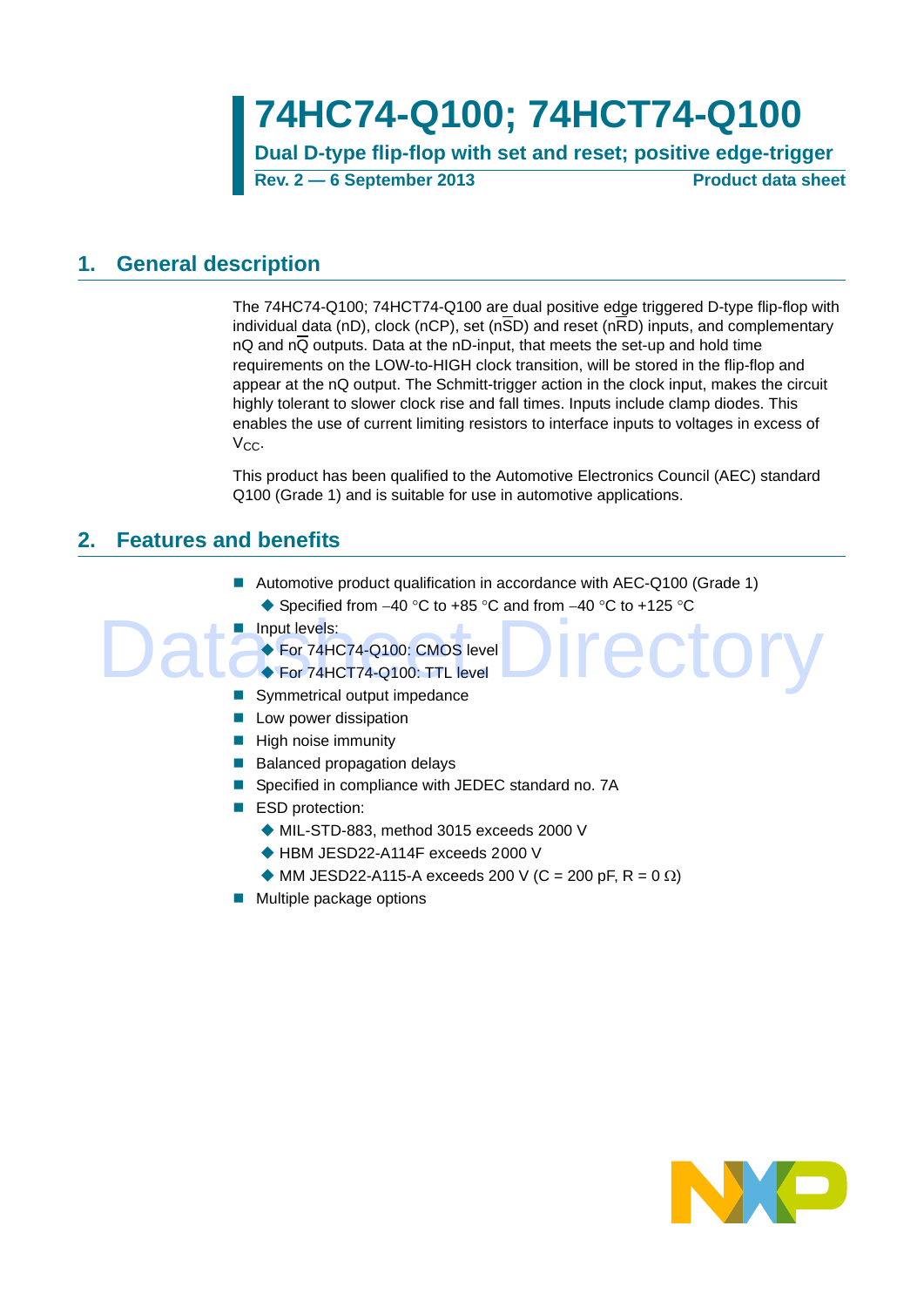## **Dual D-type flip-flop with set and reset; positive edge-trigger**

## <span id="page-1-0"></span>**3. Ordering information**

| <b>Ordering information</b><br>Table 1. |                                 |                   |                                                                                                     |                      |  |  |  |  |  |
|-----------------------------------------|---------------------------------|-------------------|-----------------------------------------------------------------------------------------------------|----------------------|--|--|--|--|--|
| Type number                             | Package                         |                   |                                                                                                     |                      |  |  |  |  |  |
|                                         | <b>Temperature range</b>        | <b>Name</b>       | <b>Description</b>                                                                                  | <b>Version</b>       |  |  |  |  |  |
| 74HC74N-Q100                            | $-40$ °C to +125 °C             | DIP <sub>14</sub> | plastic dual in-line package; 14 leads (300 mil)                                                    | SOT27-1              |  |  |  |  |  |
| 74HC74D-Q100                            | $-40$ °C to +125 °C             | SO <sub>14</sub>  | plastic small outline package; 14 leads; body                                                       | SOT <sub>108-1</sub> |  |  |  |  |  |
| 74HCT74D-Q100                           |                                 |                   | width 3.9 mm                                                                                        |                      |  |  |  |  |  |
| 74HC74PW-Q100                           | $-40$ °C to +125 °C             | TSSOP14           | plastic thin shrink small outline package;                                                          | SOT402-1             |  |  |  |  |  |
| 74HCT74PW-Q100                          |                                 |                   | 14 leads; body width 4.4 mm                                                                         |                      |  |  |  |  |  |
| 74HC74BQ-Q100                           | DHVOFN14<br>$-40$ °C to +125 °C |                   | plastic dual in-line compatible thermal                                                             | SOT762-1             |  |  |  |  |  |
| 74HCT74BQ-Q100                          |                                 |                   | enhanced very thin quad flat package; no<br>leads; 14 terminals; body $2.5 \times 3 \times 0.85$ mm |                      |  |  |  |  |  |

## <span id="page-1-1"></span>**4. Functional diagram**

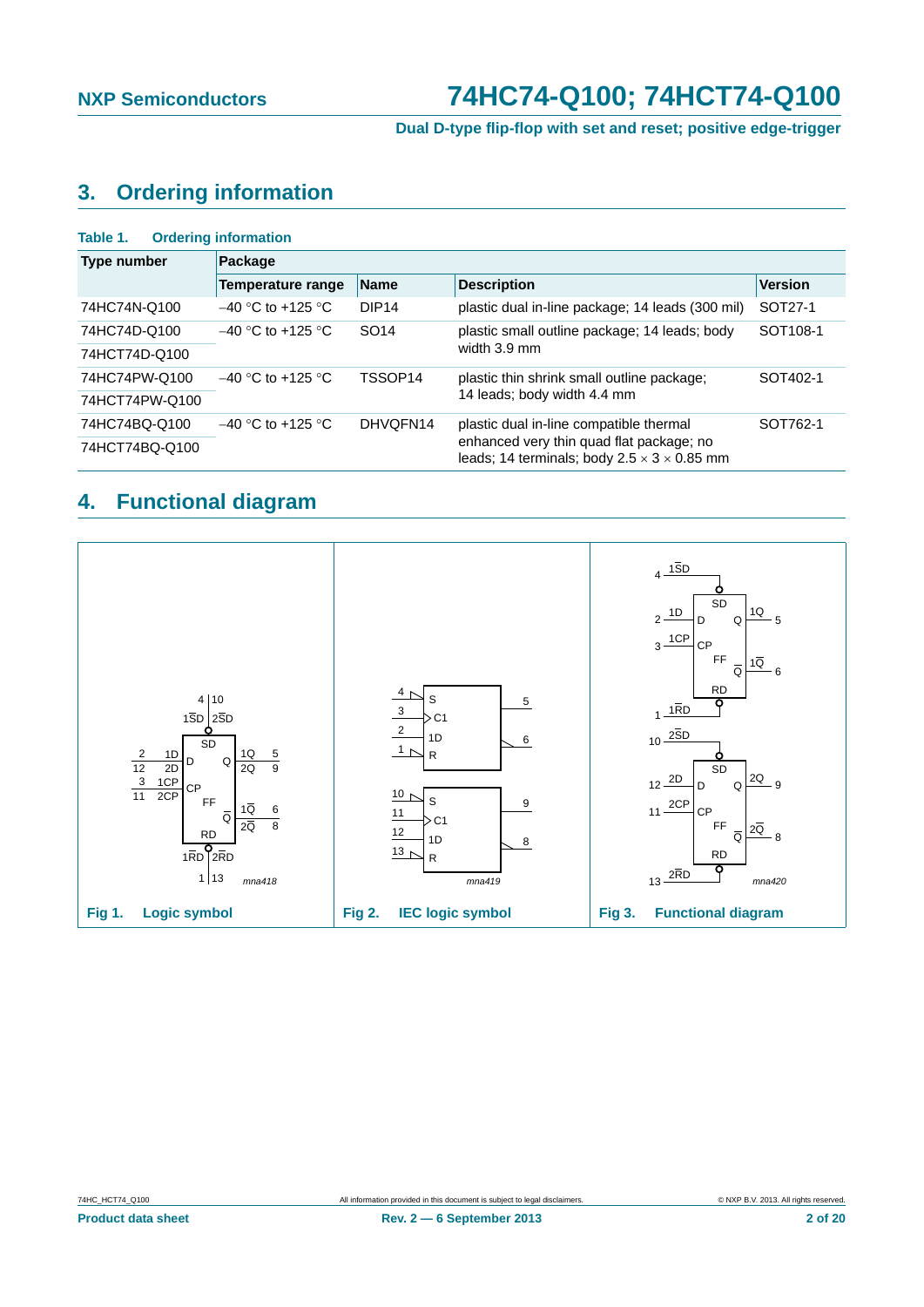**Dual D-type flip-flop with set and reset; positive edge-trigger**



## <span id="page-2-0"></span>**5. Pinning information**

## **5.1 Pinning**

<span id="page-2-1"></span>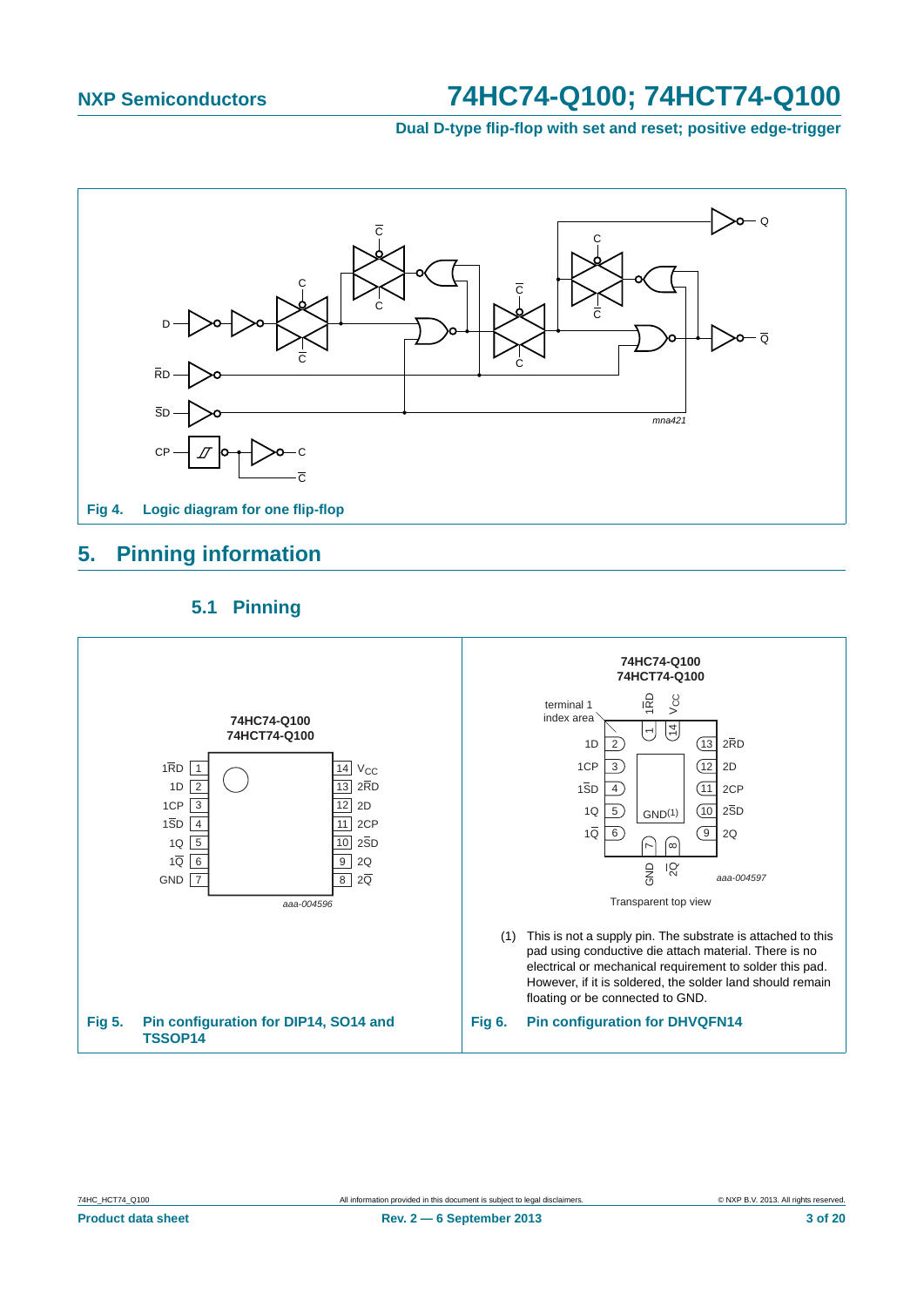## **Dual D-type flip-flop with set and reset; positive edge-trigger**

## **5.2 Pin description**

<span id="page-3-2"></span>

| Table 2.         | <b>Pin description</b> |                                              |
|------------------|------------------------|----------------------------------------------|
| Symbol           | <b>Pin</b>             | <b>Description</b>                           |
| 1RD              | 1                      | asynchronous reset-direct input (active LOW) |
| 1D               | 2                      | data input                                   |
| 1CP              | 3                      | clock input (LOW-to-HIGH, edge-triggered)    |
| $1\overline{SD}$ | 4                      | asynchronous set-direct input (active LOW)   |
| 1Q               | 5                      | output                                       |
| $1\overline{Q}$  | 6                      | complement output                            |
| <b>GND</b>       | 7                      | ground $(0 V)$                               |
| $2\overline{Q}$  | 8                      | complement output                            |
| 2Q               | 9                      | output                                       |
| 2SD              | 10                     | asynchronous set-direct input (active LOW)   |
| 2CP              | 11                     | clock input (LOW-to-HIGH, edge-triggered)    |
| 2D               | $12 \overline{ }$      | data input                                   |
| 2RD              | 13                     | asynchronous reset-direct input (active LOW) |
| $V_{\rm CC}$     | 14                     | supply voltage                               |
|                  |                        |                                              |

## <span id="page-3-3"></span>**6. Functional description**

#### Table 3. Function table<sup>[1]</sup>

| Input |     | Output |    |     |    |
|-------|-----|--------|----|-----|----|
| nSD   | nRD | nCP    | nD | ∣nQ | nQ |
|       |     |        |    |     |    |
| н     |     |        |    |     |    |
|       |     |        |    |     |    |

<span id="page-3-0"></span>[1]  $H = HIGH$  voltage level;  $L = LOW$  voltage level;  $X = don't$  care.

#### Table 4. Function table<sup>[1]</sup>

| Input |     | Output |    |              |            |
|-------|-----|--------|----|--------------|------------|
| nSD   | nRD | nCP    | nD | $ nQ_{n+1} $ | $nQ_{n+1}$ |
| Н     |     |        |    |              |            |
| Н     |     |        |    |              |            |

<span id="page-3-1"></span>[1] H = HIGH voltage level; L = LOW voltage level;  $\hat{T}$  = LOW-to-HIGH transition; Q<sub>n+1</sub> = state after the next LOW-to-HIGH CP transition;  $X =$  don't care.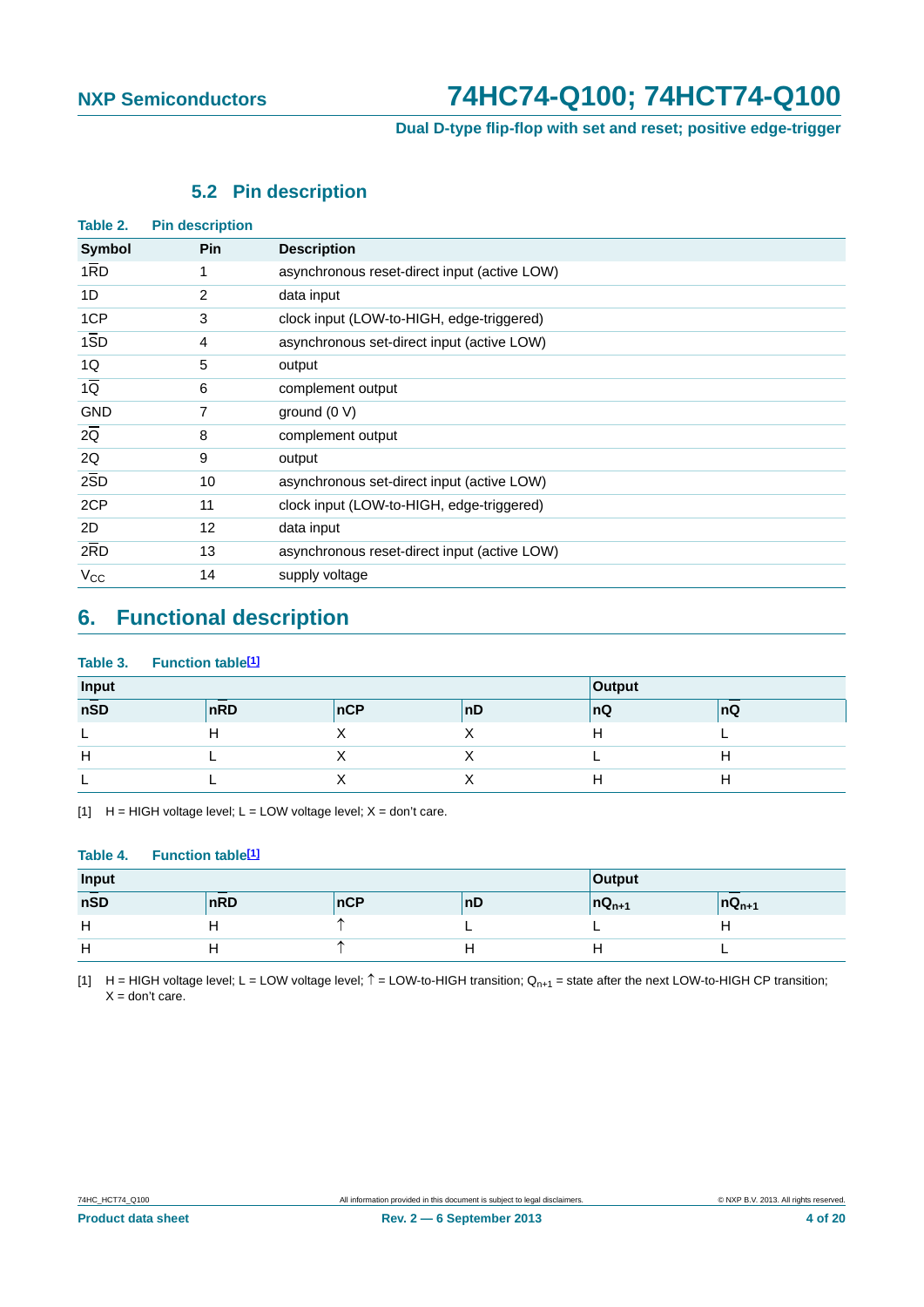**Dual D-type flip-flop with set and reset; positive edge-trigger**

## <span id="page-4-1"></span>**7. Limiting values**

#### **Table 5. Limiting values**

*In accordance with the Absolute Maximum Rating System (IEC 60134). Voltages are referenced to GND (ground = 0 V).*

| <b>Symbol</b>    | <b>Parameter</b>        | <b>Conditions</b>                                             | <b>Min</b> | <b>Max</b>     | Unit |
|------------------|-------------------------|---------------------------------------------------------------|------------|----------------|------|
| $V_{CC}$         | supply voltage          |                                                               | $-0.5$     | $+7$           | V    |
| $I_{IK}$         | input clamping current  | $V_1 < -0.5$ V or $V_1 > V_{CC} + 0.5$ V                      |            | ±20            | mA   |
| $I_{OK}$         | output clamping current | $V_{\rm O}$ < -0.5 V or $V_{\rm O}$ > V <sub>CC</sub> + 0.5 V |            | ±20            | mA   |
| $I_{\rm O}$      | output current          | $V_{\text{O}} = -0.5 \text{ V}$ to (V <sub>CC</sub> + 0.5 V)  | ۰          | ±25            | mA   |
| $I_{\rm CC}$     | supply current          |                                                               | ۰          | $+100$         | mA   |
| <b>I</b> GND     | ground current          |                                                               | $-100$     | $\blacksquare$ | mA   |
| $T_{\text{stg}}$ | storage temperature     |                                                               | $-65$      | $+150$         | °C   |
| $P_{\text{tot}}$ | total power dissipation | DIP14 package                                                 | $11 -$     | 750            | mW   |
|                  |                         | SO14, TSSOP14 and DHVQFN14<br>packages                        | $11 -$     | 500            | mW   |

<span id="page-4-0"></span>[1] For DIP14 package:  $P_{tot}$  derates linearly with 12 mW/K above 70 °C. For SO14 packages:  $P_{tot}$  derates linearly with 8 mW/K above 70 °C. For TSSOP14 packages:  $P_{tot}$  derates linearly with 5.5 mW/K above 60 °C. For DHVQFN14 packages:  $P_{tot}$  derates linearly with 4.5 mW/K above 60 °C.

## <span id="page-4-2"></span>**8. Recommended operating conditions**

#### **Table 6. Recommended operating conditions**

 *Voltages are referenced to GND (ground = 0 V)*

| Symbol              | Parameter                           | <b>Conditions</b>    | 74HC74-Q100              |                          |            | 74HCT74-Q100 |                          |                          | <b>Unit</b> |
|---------------------|-------------------------------------|----------------------|--------------------------|--------------------------|------------|--------------|--------------------------|--------------------------|-------------|
|                     |                                     |                      | Min                      | <b>Typ</b>               | <b>Max</b> | <b>Min</b>   | <b>Typ</b>               | <b>Max</b>               |             |
| $V_{CC}$            | supply voltage                      |                      | 2.0                      | 5.0                      | 6.0        | 4.5          | 5.0                      | 5.5                      | V           |
| V <sub>1</sub>      | input voltage                       |                      | 0                        | $\overline{\phantom{a}}$ | $V_{CC}$   | 0            | $\overline{\phantom{a}}$ | $V_{\rm CC}$             | - V         |
| $V_{\rm O}$         | output voltage                      |                      | 0                        | $\overline{\phantom{a}}$ | $V_{CC}$   | 0            |                          | $V_{\rm CC}$             | - V         |
| $T_{amb}$           | ambient temperature                 |                      | $-40$                    | $+25$                    | $+125$     | $-40$        | $+25$                    | $+125$                   | °C          |
| $\Delta t/\Delta V$ | input transition rise and fall rate | $V_{\rm CC} = 2.0 V$ | $\blacksquare$           | $\overline{\phantom{0}}$ | 625        | -            | ٠                        | $\overline{\phantom{a}}$ | ns/V        |
|                     |                                     | $V_{\rm CC}$ = 4.5 V | $\overline{\phantom{a}}$ | 1.67                     | 139        | -            | 1.67                     | 139                      | ns/V        |
|                     |                                     | $V_{CC} = 6.0 V$     | $\overline{\phantom{a}}$ | $\overline{\phantom{a}}$ | 83         | ٠            | $\overline{\phantom{a}}$ | ٠                        | ns/V        |

## <span id="page-4-3"></span>**9. Static characteristics**

#### **Table 7. Static characteristics**

*At recommended operating conditions; voltages are referenced to GND (ground = 0 V).*

| Symbol Parameter<br><b>Conditions</b> |                   | $T_{amb}$ = -40 °C to +85 °C |      |                    | $T_{amb} = -40$ °C to +125 °C | Unit |            |   |
|---------------------------------------|-------------------|------------------------------|------|--------------------|-------------------------------|------|------------|---|
|                                       |                   |                              | Min  | Typ <sup>[1]</sup> | <b>Max</b>                    | Min  | <b>Max</b> |   |
| 74HC74-Q100                           |                   |                              |      |                    |                               |      |            |   |
| V <sub>IH</sub>                       | <b>HIGH-level</b> | $V_{\text{C}C} = 2.0 V$      | 1.5  | 1.2                | $\overline{\phantom{a}}$      | 1.5  |            |   |
|                                       | input voltage     | $V_{\rm CC} = 4.5 V$         | 3.15 | 2.4                | $\overline{\phantom{a}}$      | 3.15 |            | V |
|                                       |                   | $V_{C} = 6.0 V$              | 4.2  | 3.2                | $\overline{\phantom{a}}$      | 4.2  |            |   |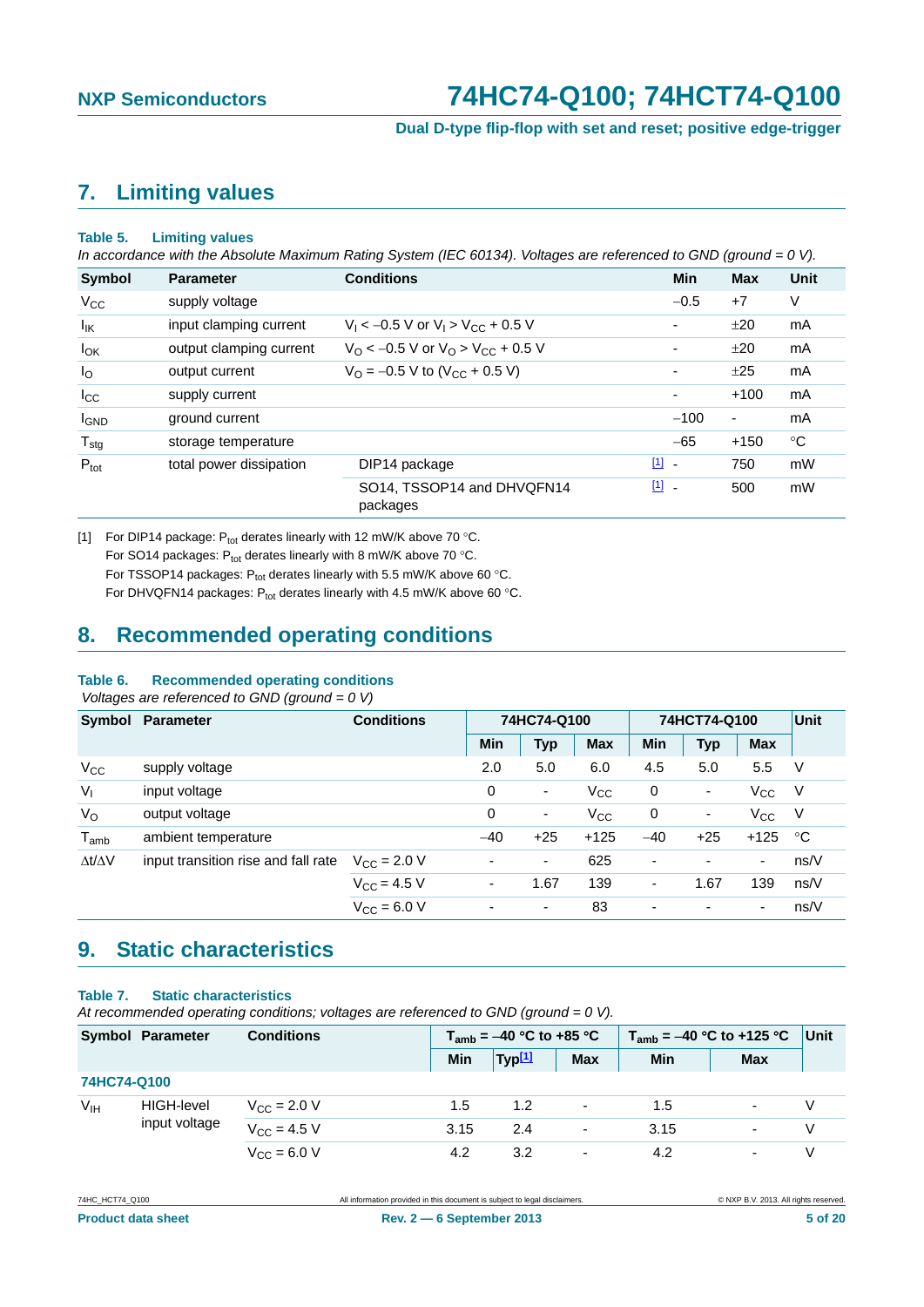## **Dual D-type flip-flop with set and reset; positive edge-trigger**

|                       | <b>Symbol Parameter</b>            | <b>Conditions</b>                                                                                       |                          | $T_{amb} = -40$ °C to +85 °C |                              |                          | $T_{amb}$ = -40 °C to +125 °C | Unit    |
|-----------------------|------------------------------------|---------------------------------------------------------------------------------------------------------|--------------------------|------------------------------|------------------------------|--------------------------|-------------------------------|---------|
|                       |                                    |                                                                                                         | Min                      | Typ <sup>[1]</sup>           | <b>Max</b>                   | Min                      | <b>Max</b>                    |         |
| $V_{IL}$              | LOW-level                          | $V_{\text{CC}} = 2.0 V$                                                                                 |                          | 0.8                          | 0.5                          |                          | 0.5                           | V       |
|                       | input voltage                      | $V_{CC} = 4.5 V$                                                                                        | $\blacksquare$           | 2.1                          | 1.35                         | $\overline{\phantom{0}}$ | 1.35                          | V       |
|                       |                                    | $V_{CC} = 6.0 V$                                                                                        | ٠                        | 2.8                          | 1.8                          |                          | 1.8                           | V       |
| <b>V<sub>OH</sub></b> | <b>HIGH-level</b>                  | $V_I = V_{IH}$ or $V_{IL}$                                                                              |                          |                              |                              |                          |                               |         |
|                       | output voltage                     | $I_{\Omega} = -4.0$ mA; $V_{CC} = 4.5$ V                                                                | 3.84                     | 4.32                         | $\qquad \qquad \blacksquare$ | 3.7                      |                               | V       |
|                       |                                    | $I_{\text{O}} = -5.2 \text{ mA}$ ; $V_{\text{CC}} = 6.0 \text{ V}$                                      | 5.34                     | 5.81                         | $\overline{\phantom{0}}$     | 5.2                      | $\frac{1}{2}$                 | V       |
| $V_{OL}$              | LOW-level                          | $V_1 = V_{1H}$ or $V_{1L}$                                                                              |                          |                              |                              |                          |                               |         |
|                       | output voltage                     | $I_{\text{O}}$ = 4.0 mA; $V_{\text{CC}}$ = 4.5 V                                                        | $\blacksquare$           | 0.15                         | 0.33                         | $\overline{\phantom{a}}$ | 0.4                           | V       |
|                       |                                    | $I_{\text{O}}$ = 5.2 mA; $V_{\text{CC}}$ = 6.0 V                                                        | $\blacksquare$           | 0.16                         | 0.33                         |                          | 0.4                           | V       |
| I <sub>I</sub>        | input leakage<br>current           | $V_1 = V_{CC}$ or GND;<br>$V_{\text{CC}} = 6.0 V$                                                       |                          | $\blacksquare$               | $\pm 1.0$                    |                          | ±1.0                          | μA      |
| $I_{\rm CC}$          | supply current                     | $V_1 = V_{CC}$ or GND; $I_0 = 0$ A;<br>$V_{CC} = 6.0 V$                                                 |                          | -                            | 40                           |                          | 80                            | μA      |
| C <sub>1</sub>        | input<br>capacitance               |                                                                                                         |                          | 3.5                          |                              |                          |                               | pF      |
| 74HCT74-Q100          |                                    |                                                                                                         |                          |                              |                              |                          |                               |         |
| $V_{IH}$              | <b>HIGH-level</b><br>input voltage | $V_{CC}$ = 4.5 V to 5.5 V                                                                               | 2.0                      | 1.6                          |                              | 2.0                      |                               | V       |
| $V_{IL}$              | LOW-level<br>input voltage         | $V_{CC}$ = 4.5 V to 5.5 V                                                                               | ÷.                       | 1.2                          | 0.8                          |                          | 0.8                           | V       |
| $V_{OH}$              | <b>HIGH-level</b>                  | $V_1 = V_{1H}$ or $V_{1L}$ ; $V_{CC} = 4.5$ V                                                           |                          |                              |                              |                          |                               |         |
|                       | output voltage                     | $I_{\rm O} = -4 \, \text{mA}$                                                                           | 3.84                     | 4.32                         | $\overline{\phantom{a}}$     | 3.7                      | $\blacksquare$                | V       |
| <b>V<sub>OL</sub></b> | LOW-level                          | $V_1 = V_{1H}$ or $V_{1L}$ ; $V_{CC} = 4.5$ V                                                           |                          |                              |                              |                          |                               |         |
|                       | output voltage                     | $I_{\rm O} = 4.0 \text{ mA}$                                                                            | $\overline{\phantom{0}}$ | 0.15                         | 0.33                         |                          | 0.4                           | V       |
| Ij.                   | input leakage<br>current           | $V_1 = V_{CC}$ or GND;<br>$V_{\text{CC}} = 5.5 V$                                                       |                          | -                            | $\pm 1.0$                    |                          | ±1.0                          | $\mu$ A |
| $I_{\rm CC}$          | supply current                     | $V_1 = V_{CC}$ or GND; $I_0 = 0$ A;<br>$V_{CC}$ = 5.5 V                                                 |                          |                              | 40                           |                          | 80                            | μA      |
| $\Delta I_{CC}$       | additional<br>supply current       | $V_1 = V_{CC} - 2.1 V;$<br>other inputs at $V_{CC}$ or GND;<br>$V_{CC}$ = 4.5 V to 5.5 V;<br>$IO = 0$ A |                          |                              |                              |                          |                               |         |
|                       |                                    | per input pin; nD, nRD<br>inputs                                                                        |                          | 70                           | 315                          |                          | 343                           | $\mu$ A |
|                       |                                    | per input pin; nSD, nCP<br>input                                                                        |                          | 80                           | 360                          |                          | 392                           | $\mu$ A |
| C <sub>1</sub>        | input<br>capacitance               |                                                                                                         |                          | 3.5                          |                              |                          |                               | pF      |

#### **Table 7. Static characteristics** *…continued*

*At recommended operating conditions; voltages are referenced to GND (ground = 0 V).*

<span id="page-5-0"></span>[1] All typical values are measured at  $T_{amb} = 25 \degree C$ .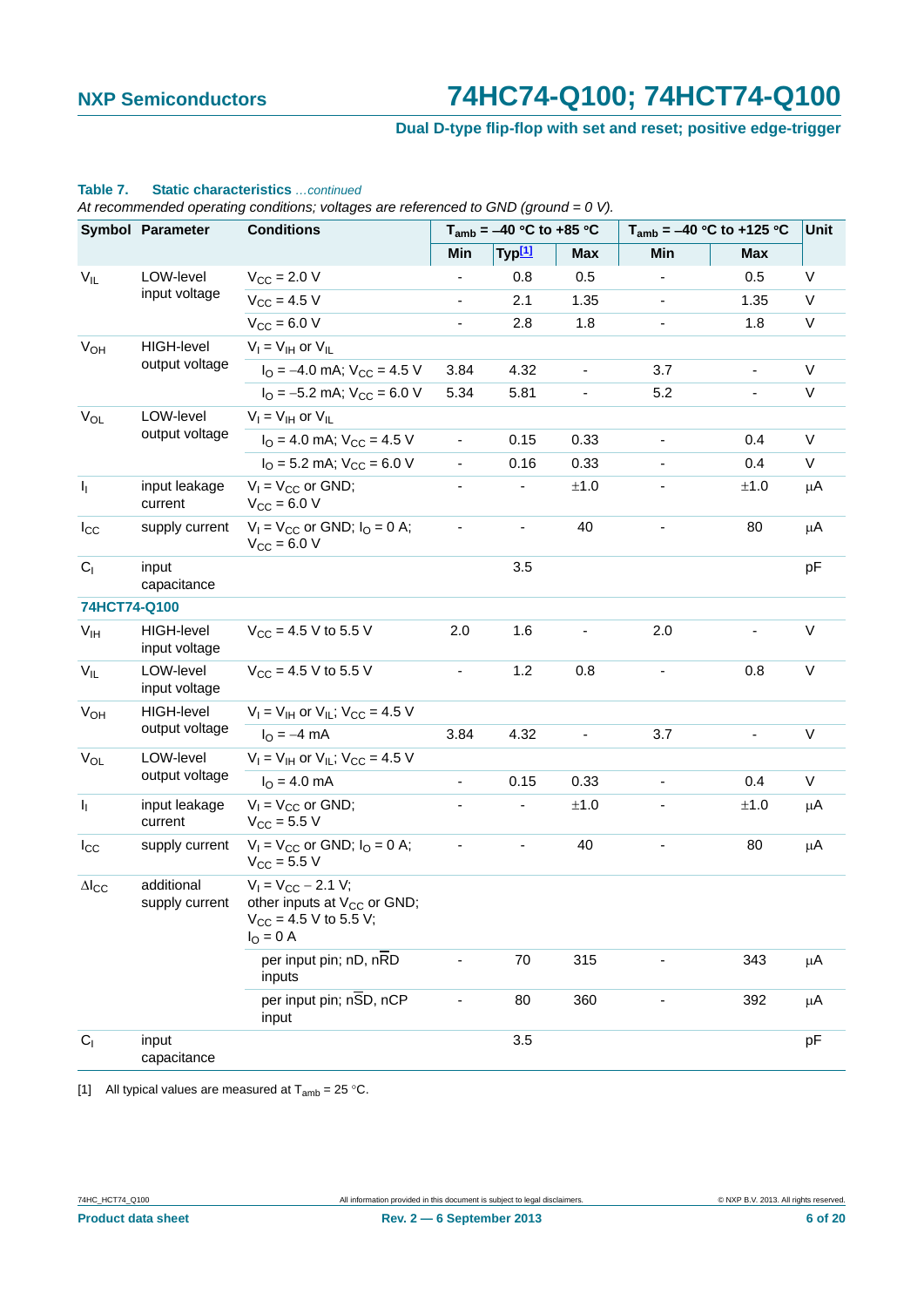## **Dual D-type flip-flop with set and reset; positive edge-trigger**

## <span id="page-6-0"></span>**10. Dynamic characteristics**

#### **Table 8. Dynamic characteristics**

*Voltages are referenced to GND (ground = 0 V); C<sub>i</sub> = 50 pF unless otherwise specified; for test circuit see [Figure 9.](#page-11-0)* 

|              | Symbol Parameter     | $\mathbf{v}$ and $\mathbf{v}$ and $\mathbf{v}$ and $\mathbf{v}$ and $\mathbf{v}$ and $\mathbf{v}$ are $\mathbf{v}$ and $\mathbf{v}$ and $\mathbf{v}$ and $\mathbf{v}$ and $\mathbf{v}$ and $\mathbf{v}$ and $\mathbf{v}$ and $\mathbf{v}$ and $\mathbf{v}$ and $\mathbf{v}$ and $\mathbf{v}$ and<br><b>Conditions</b> |       |                          | $T_{amb} = -40 °C$ to +85 °C |                          |                          | $T_{amb} = -40 °C$ to +125 °C | Unit |
|--------------|----------------------|-----------------------------------------------------------------------------------------------------------------------------------------------------------------------------------------------------------------------------------------------------------------------------------------------------------------------|-------|--------------------------|------------------------------|--------------------------|--------------------------|-------------------------------|------|
|              |                      |                                                                                                                                                                                                                                                                                                                       |       | Min                      | Typ <sup>[1]</sup>           | <b>Max</b>               | Min                      | <b>Max</b>                    |      |
| 74HC74-Q100  |                      |                                                                                                                                                                                                                                                                                                                       |       |                          |                              |                          |                          |                               |      |
| $t_{\rm pd}$ | propagation<br>delay | nCP to nQ, nQ; see<br>Figure 7                                                                                                                                                                                                                                                                                        | $[2]$ |                          |                              |                          |                          |                               |      |
|              |                      | $V_{\text{CC}} = 2.0 V$                                                                                                                                                                                                                                                                                               |       |                          | 47                           | 220                      |                          | 265                           | ns   |
|              |                      | $V_{CC}$ = 4.5 V                                                                                                                                                                                                                                                                                                      |       | $\overline{\phantom{a}}$ | 17                           | 44                       | $\overline{\phantom{a}}$ | 53                            | ns   |
|              |                      | $V_{CC}$ = 5 V; C <sub>L</sub> = 15 pF                                                                                                                                                                                                                                                                                |       |                          | 14                           |                          |                          |                               | ns   |
|              |                      | $V_{CC} = 6.0 V$                                                                                                                                                                                                                                                                                                      |       | $\overline{\phantom{a}}$ | 14                           | 37                       |                          | 45                            | ns   |
|              |                      | $n\overline{SD}$ to nQ, $n\overline{Q}$ ; see<br>Figure 8                                                                                                                                                                                                                                                             | $[2]$ |                          |                              |                          |                          |                               |      |
|              |                      | $V_{\text{CC}} = 2.0 V$                                                                                                                                                                                                                                                                                               |       | $\blacksquare$           | 50                           | 250                      | $\overline{\phantom{a}}$ | 300                           | ns   |
|              |                      | $V_{CC}$ = 4.5 V                                                                                                                                                                                                                                                                                                      |       | $\overline{\phantom{a}}$ | 18                           | 50                       |                          | 60                            | ns   |
|              |                      | $V_{CC}$ = 5 V; C <sub>L</sub> = 15 pF                                                                                                                                                                                                                                                                                |       | $\overline{\phantom{a}}$ | 15                           | $\blacksquare$           |                          | ۰                             | ns   |
|              |                      | $V_{CC}$ = 6.0 V                                                                                                                                                                                                                                                                                                      |       |                          | 14                           | 43                       |                          | 51                            | ns   |
|              |                      | $n\overline{RD}$ to $nQ$ , $n\overline{Q}$ ; see<br>Figure 8                                                                                                                                                                                                                                                          | $[2]$ |                          |                              |                          |                          |                               |      |
|              |                      | $V_{\text{CC}} = 2.0 V$                                                                                                                                                                                                                                                                                               |       | $\overline{\phantom{a}}$ | 52                           | 250                      | $\overline{\phantom{a}}$ | 300                           | ns   |
|              |                      | $V_{CC}$ = 4.5 V                                                                                                                                                                                                                                                                                                      |       |                          | 19                           | 50                       |                          | 60                            | ns   |
|              |                      | $V_{CC}$ = 5 V; C <sub>L</sub> = 15 pF                                                                                                                                                                                                                                                                                |       |                          | 16                           | $\overline{\phantom{a}}$ |                          | $\overline{\phantom{a}}$      | ns   |
|              |                      | $V_{CC} = 6.0 V$                                                                                                                                                                                                                                                                                                      |       |                          | 15                           | 43                       |                          | 51                            | ns   |
| $t_t$        | transition           | $nQ$ , $n\overline{Q}$ ; see Figure 7                                                                                                                                                                                                                                                                                 | $[3]$ |                          |                              |                          |                          |                               |      |
|              | time                 | $V_{\text{CC}}$ = 2.0 V                                                                                                                                                                                                                                                                                               |       | $\blacksquare$           | 19                           | 95                       |                          | 110                           | ns   |
|              |                      | $V_{CC} = 4.5 V$                                                                                                                                                                                                                                                                                                      |       | $\blacksquare$           | $\overline{7}$               | 19                       | $\overline{\phantom{a}}$ | 22                            | ns   |
|              |                      | $V_{CC} = 6.0 V$                                                                                                                                                                                                                                                                                                      |       | $\overline{\phantom{a}}$ | $\,6$                        | 16                       |                          | 19                            | ns   |
| $t_W$        | pulse width          | nCP HIGH or LOW;<br>see Figure 7                                                                                                                                                                                                                                                                                      |       |                          |                              |                          |                          |                               |      |
|              |                      | $V_{\text{CC}} = 2.0 V$                                                                                                                                                                                                                                                                                               |       | 100                      | 19                           |                          | 120                      |                               | ns   |
|              |                      | $V_{\text{CC}} = 4.5 V$                                                                                                                                                                                                                                                                                               |       | 20                       | $\overline{7}$               |                          | 24                       | -                             | ns   |
|              |                      | $V_{\text{CC}} = 6.0 V$                                                                                                                                                                                                                                                                                               |       | 17                       | $\,6$                        |                          | 20                       |                               | ns   |
|              |                      | $n\overline{SD}$ , $n\overline{RD}$ LOW;<br>see Figure 8                                                                                                                                                                                                                                                              |       |                          |                              |                          |                          |                               |      |
|              |                      | $V_{\text{CC}}$ = 2.0 V                                                                                                                                                                                                                                                                                               |       | 100                      | 19                           |                          | 120                      |                               | ns   |
|              |                      | $V_{CC} = 4.5 V$                                                                                                                                                                                                                                                                                                      |       | 20                       | $\overline{7}$               |                          | 24                       | -                             | ns   |
|              |                      | $V_{CC} = 6.0 V$                                                                                                                                                                                                                                                                                                      |       | 17                       | 6                            | ÷,                       | 20                       | $\overline{\phantom{0}}$      | ns   |
| $t_{rec}$    | recovery             | $n\overline{SD}$ , $n\overline{RD}$ ; see Figure 8                                                                                                                                                                                                                                                                    |       |                          |                              |                          |                          |                               |      |
|              | time                 | $V_{CC} = 2.0 V$                                                                                                                                                                                                                                                                                                      |       | 40                       | $\mathbf{3}$                 |                          | 45                       |                               | ns   |
|              |                      | $V_{CC}$ = 4.5 V                                                                                                                                                                                                                                                                                                      |       | 8                        | $\mathbf{1}$                 |                          | 9                        | ۳                             | ns   |
|              |                      | $V_{CC} = 6.0 V$                                                                                                                                                                                                                                                                                                      |       | $\overline{7}$           | $\mathbf{1}$                 |                          | $\bf 8$                  | -                             | ns   |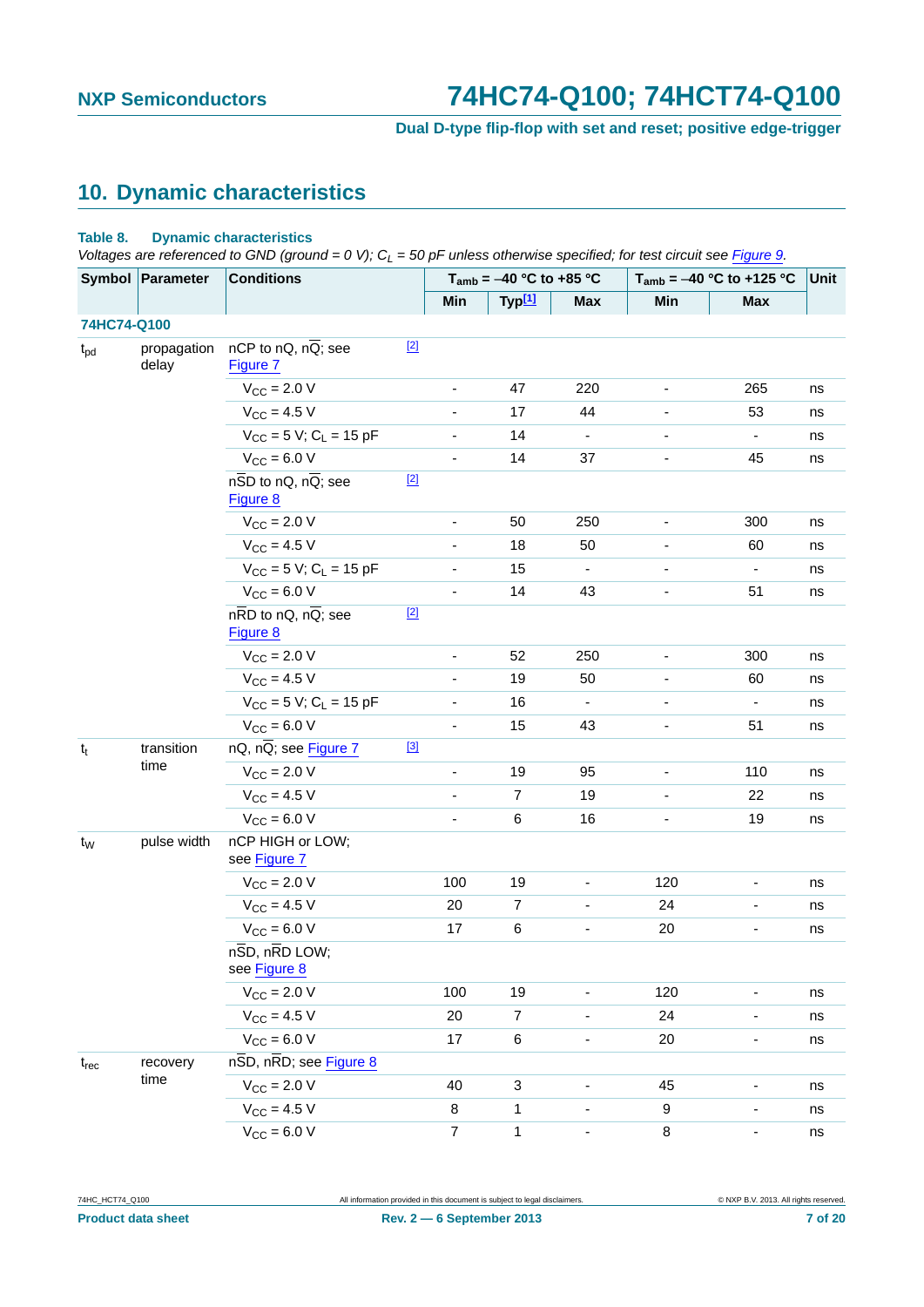## **Dual D-type flip-flop with set and reset; positive edge-trigger**

|                  | Symbol Parameter                    | <b>Conditions</b>                                         |       |                          | $T_{amb} = -40$ °C to +85 °C                                              |                              |                          | $T_{amb} = -40 °C$ to +125 °C         | Unit |
|------------------|-------------------------------------|-----------------------------------------------------------|-------|--------------------------|---------------------------------------------------------------------------|------------------------------|--------------------------|---------------------------------------|------|
|                  |                                     |                                                           |       | Min                      | Typ <sup>[1]</sup>                                                        | <b>Max</b>                   | Min                      | <b>Max</b>                            |      |
| $t_{\rm su}$     | set-up time                         | nD to nCP; see Figure 7                                   |       |                          |                                                                           |                              |                          |                                       |      |
|                  |                                     | $V_{CC}$ = 2.0 V                                          |       | 75                       | 6                                                                         | $\overline{\phantom{0}}$     | 90                       | $\blacksquare$                        | ns   |
|                  |                                     | $V_{CC}$ = 4.5 V                                          |       | 15                       | $\overline{c}$                                                            |                              | 18                       |                                       | ns   |
|                  |                                     | $V_{CC}$ = 6.0 V                                          |       | 13                       | $\overline{c}$                                                            | $\overline{\phantom{0}}$     | 15                       | $\overline{\phantom{a}}$              | ns   |
| $t_h$            | hold time                           | nD to nCP; see Figure 7                                   |       |                          |                                                                           |                              |                          |                                       |      |
|                  |                                     | $V_{\text{CC}} = 2.0 V$                                   |       | 3                        | $-6$                                                                      | $\qquad \qquad \blacksquare$ | 3                        | $\blacksquare$                        | ns   |
|                  |                                     | $V_{\rm CC} = 4.5 V$                                      |       | 3                        | $-2$                                                                      |                              | 3                        |                                       | ns   |
|                  |                                     | $V_{CC}$ = 6.0 V                                          |       | 3                        | $-2$                                                                      | ÷                            | 3                        | $\overline{\phantom{a}}$              | ns   |
| $f_{\text{max}}$ | maximum                             | nCP; see Figure 7                                         |       |                          |                                                                           |                              |                          |                                       |      |
|                  | frequency                           | $V_{CC} = 2.0 V$                                          |       | 4.8                      | 23                                                                        | $\qquad \qquad \blacksquare$ | 4.0                      | $\blacksquare$                        | MHz  |
|                  |                                     | $V_{\rm CC} = 4.5 V$                                      |       | 24                       | 69                                                                        |                              | 20                       |                                       | MHz  |
|                  |                                     | $V_{CC}$ = 5 V; C <sub>L</sub> = 15 pF                    |       | $\overline{\phantom{a}}$ | 76                                                                        |                              | $\blacksquare$           |                                       | MHz  |
|                  |                                     | $V_{CC} = 6.0 V$                                          |       | 28                       | 82                                                                        |                              | 24                       |                                       | MHz  |
| $C_{PD}$         | power<br>dissipation<br>capacitance | $C_1 = 50$ pF; f = 1 MHz;<br>$V_1$ = GND to $V_{CC}$      | $[4]$ | $\overline{\phantom{a}}$ | 24                                                                        |                              | $\overline{\phantom{a}}$ |                                       | pF   |
| 74HCT74-Q100     |                                     |                                                           |       |                          |                                                                           |                              |                          |                                       |      |
| $t_{\rm pd}$     | propagation<br>delay                | nCP to nQ, $n\overline{Q}$ ; see<br>Figure 7              | $[2]$ |                          |                                                                           |                              |                          |                                       |      |
|                  |                                     | $V_{\rm CC} = 4.5 V$                                      |       |                          | 18                                                                        | 44                           | $\overline{\phantom{a}}$ | 53                                    | ns   |
|                  |                                     | $V_{CC}$ = 5 V; C <sub>L</sub> = 15 pF                    |       |                          | 15                                                                        |                              |                          |                                       | ns   |
|                  |                                     | $n\overline{SD}$ to nQ, $n\overline{Q}$ ; see<br>Figure 8 | $[2]$ |                          |                                                                           |                              |                          |                                       |      |
|                  |                                     | $V_{CC} = 4.5 V$                                          |       |                          | 23                                                                        | 50                           |                          | 60                                    | ns   |
|                  |                                     | $V_{CC} = 5 V$ ; C <sub>L</sub> = 15 pF                   |       |                          | 18                                                                        |                              |                          |                                       | ns   |
|                  |                                     | $n\overline{RD}$ to nQ, $n\overline{Q}$ ; see<br>Figure 8 | $[2]$ |                          |                                                                           |                              |                          |                                       |      |
|                  |                                     | $V_{\text{CC}} = 4.5 V$                                   |       | $\overline{\phantom{a}}$ | 24                                                                        | 50                           | ٠                        | 60                                    | ns   |
|                  |                                     | $V_{CC} = 5 V$ ; C <sub>L</sub> = 15 pF                   |       |                          | 18                                                                        |                              |                          |                                       | ns   |
| $t_t$            | transition                          | nQ, nQ; see Figure 7                                      | $[3]$ |                          |                                                                           |                              |                          |                                       |      |
|                  | time                                | $V_{CC} = 4.5 V$                                          |       |                          | $\overline{7}$                                                            | 19                           |                          | 22                                    | ns   |
| $t_{W}$          | pulse width                         | nCP HIGH or LOW;<br>see Figure 7                          |       |                          |                                                                           |                              |                          |                                       |      |
|                  |                                     | $V_{CC} = 4.5 V$                                          |       | 23                       | 9                                                                         |                              | 27                       |                                       | ns   |
|                  |                                     | nSD, nRD LOW;<br>see Figure 8                             |       |                          |                                                                           |                              |                          |                                       |      |
|                  |                                     | $V_{CC} = 4.5 V$                                          |       | 20                       | 9                                                                         |                              | 24                       | ۰                                     | ns   |
| $t_{rec}$        | recovery                            | nSD, nRD; see Figure 8                                    |       |                          |                                                                           |                              |                          |                                       |      |
|                  | time                                | $V_{CC} = 4.5 V$                                          |       | 8                        | 1                                                                         |                              | 9                        |                                       | ns   |
| $t_{\rm su}$     | set-up time                         | nD to nCP; see Figure 7                                   |       |                          |                                                                           |                              |                          |                                       |      |
|                  |                                     | $V_{CC} = 4.5 V$                                          |       | 15                       | 5                                                                         |                              | 18                       |                                       | ns   |
| 74HC_HCT74_Q100  |                                     |                                                           |       |                          | All information provided in this document is subject to legal disclaimers |                              |                          | @ NXP B.V. 2013. All rights reserved. |      |

#### **Table 8. Dynamic characteristics** *…continued*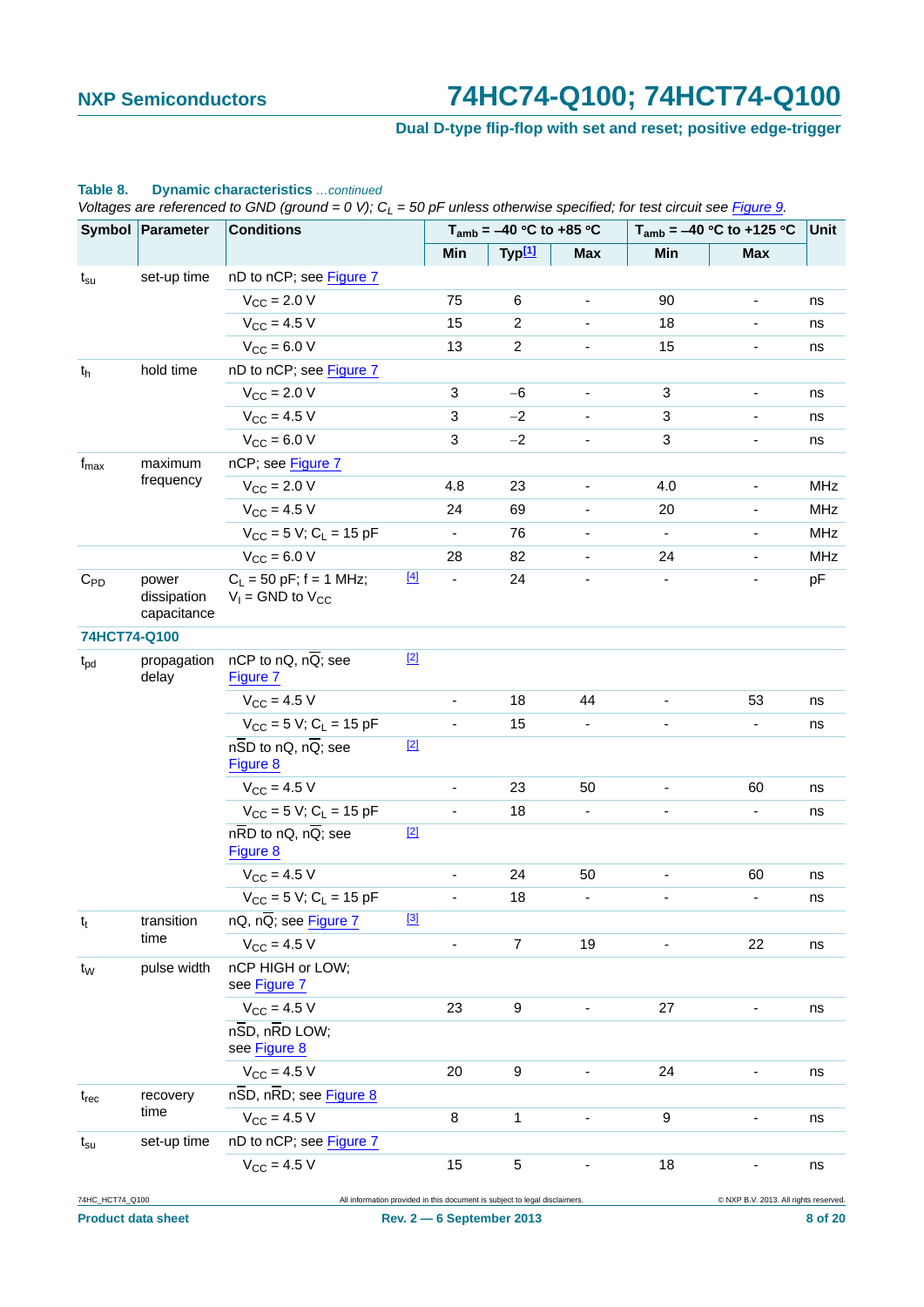## **Dual D-type flip-flop with set and reset; positive edge-trigger**

| $\mathbf{v}$ and $\mathbf{v}$ are not one one of $\mathbf{v}$ and $\mathbf{v}$ are $\mathbf{v}$ and $\mathbf{v}$ and $\mathbf{v}$ and $\mathbf{v}$ and $\mathbf{v}$ and $\mathbf{v}$ and $\mathbf{v}$ and $\mathbf{v}$ and $\mathbf{v}$ and $\mathbf{v}$ and $\mathbf{v}$ and $\mathbf{v}$ an |                                     |                                                              |       |                              |                    |                          |                               |                          |            |
|-----------------------------------------------------------------------------------------------------------------------------------------------------------------------------------------------------------------------------------------------------------------------------------------------|-------------------------------------|--------------------------------------------------------------|-------|------------------------------|--------------------|--------------------------|-------------------------------|--------------------------|------------|
|                                                                                                                                                                                                                                                                                               | Symbol Parameter                    | <b>Conditions</b>                                            |       | $T_{amb}$ = -40 °C to +85 °C |                    |                          | $T_{amb} = -40 °C$ to +125 °C | Unit                     |            |
|                                                                                                                                                                                                                                                                                               |                                     |                                                              |       | Min                          | Typ <sup>[1]</sup> | <b>Max</b>               | <b>Min</b>                    | <b>Max</b>               |            |
| hold time<br>th                                                                                                                                                                                                                                                                               |                                     | nD to nCP; see Figure 7                                      |       |                              |                    |                          |                               |                          |            |
|                                                                                                                                                                                                                                                                                               |                                     | $V_{\rm CC} = 4.5 V$                                         |       | 3                            | $-3$               | $\overline{\phantom{a}}$ | 3                             |                          | ns         |
| $f_{\text{max}}$<br>maximum                                                                                                                                                                                                                                                                   |                                     | nCP; see Figure 7                                            |       |                              |                    |                          |                               |                          |            |
|                                                                                                                                                                                                                                                                                               | frequency                           | $V_{\rm CC} = 4.5 V$                                         |       | 22                           | 54                 | $\blacksquare$           | 18                            | $\overline{\phantom{a}}$ | <b>MHz</b> |
|                                                                                                                                                                                                                                                                                               |                                     | $V_{CC}$ = 5 V; C <sub>L</sub> = 15 pF                       |       | ۰.                           | 59                 | $\overline{\phantom{a}}$ | $\blacksquare$                | -                        | MHz        |
| $C_{PD}$                                                                                                                                                                                                                                                                                      | power<br>dissipation<br>capacitance | $C_1 = 50$ pF; f = 1 MHz;<br>$V_1$ = GND to $V_{CC}$ – 1.5 V | $[4]$ | ٠                            | 29                 | ٠                        | $\overline{\phantom{a}}$      | ۰                        | pF         |

#### **Table 8. Dynamic characteristics** *…continued*

*Voltages are referenced to GND (ground = 0 V); C<sub>i</sub> = 50 pF unless otherwise specified; for test circuit see Figure 9.* 

<span id="page-8-0"></span>[1] All typical values are measured at  $T_{amb} = 25 \degree C$ .

<span id="page-8-1"></span>[2]  $t_{\text{pd}}$  is the same as  $t_{\text{PLH}}$  and  $t_{\text{PHL}}$ .

<span id="page-8-2"></span>[3]  $t_t$  is the same as  $t_{\text{THL}}$  and  $t_{\text{TLH}}$ .

<span id="page-8-3"></span>[4] C<sub>PD</sub> is used to determine the dynamic power dissipation ( $P_D$  in  $\mu$ W).

 $P_D = C_{PD} \times V_{CC}^2 \times f_i \times N + \Sigma (C_L \times V_{CC}^2 \times f_0)$  where:

fi = input frequency in MHz;

 $f<sub>o</sub>$  = output frequency in MHz;

 $C_L$  = output load capacitance in pF;

 $V_{CC}$  = supply voltage in V;

 $N =$  number of inputs switching;

 $\sum (C_L \times V_{CC}^2 \times f_0)$  = sum of outputs.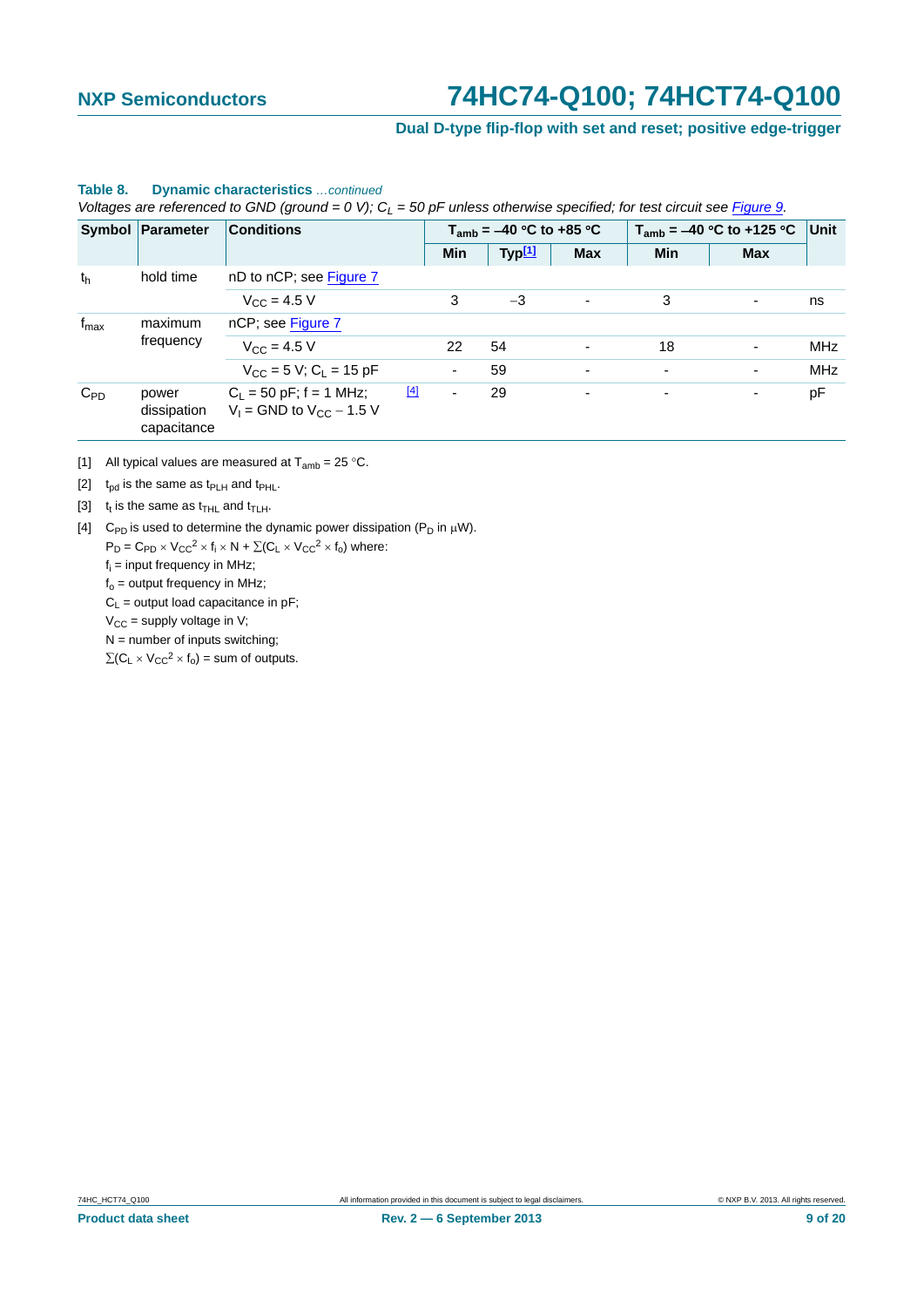**Dual D-type flip-flop with set and reset; positive edge-trigger**

## <span id="page-9-1"></span>**11. Waveforms**

<span id="page-9-0"></span>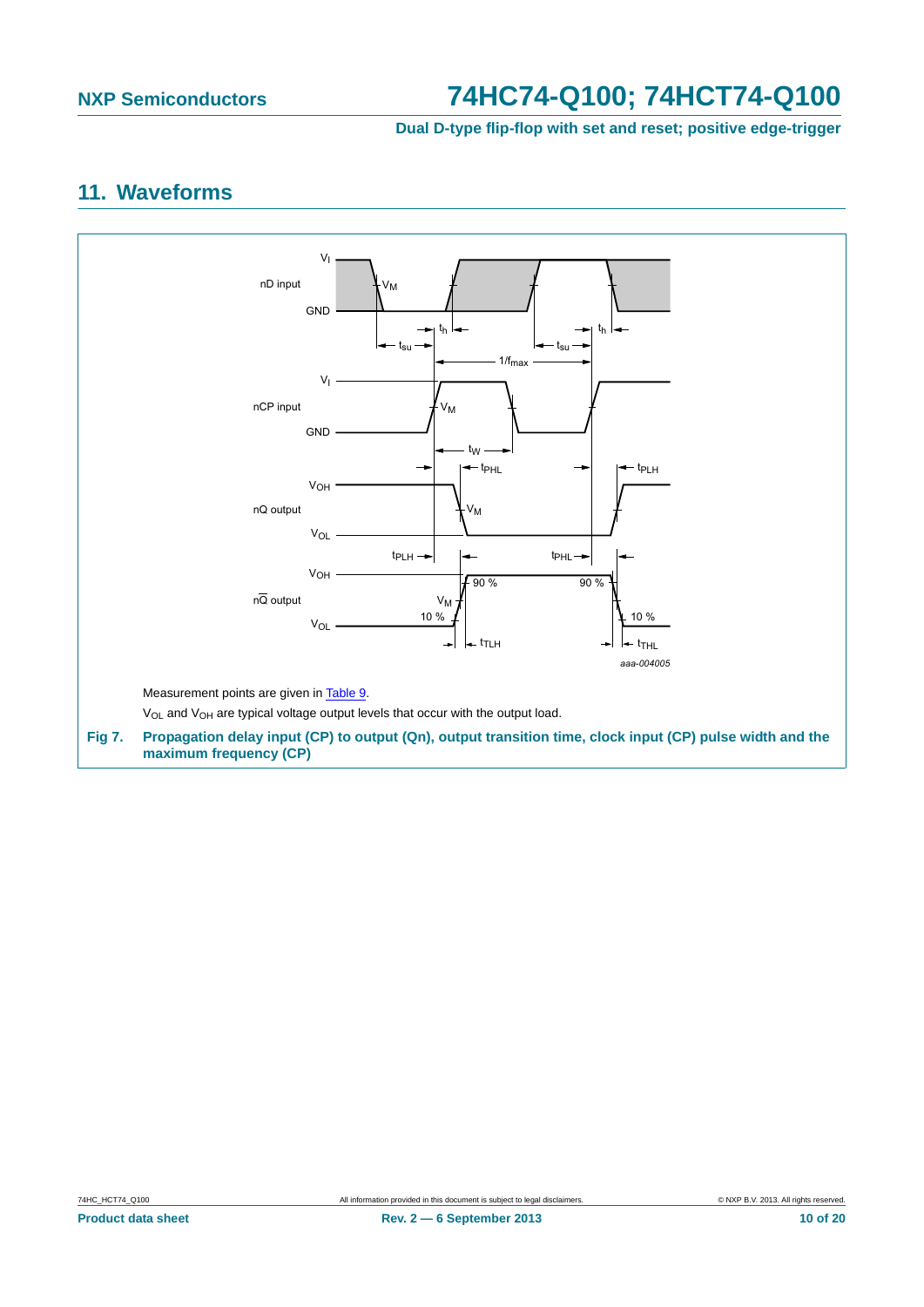**Dual D-type flip-flop with set and reset; positive edge-trigger**



#### <span id="page-10-1"></span><span id="page-10-0"></span>**Table 9. Measurement points**

| <b>Type</b>  | Input          | <b>Output</b> |
|--------------|----------------|---------------|
|              | V <sub>M</sub> | $V_M$         |
| 74HC74-Q100  | $0.5V_{CC}$    | $0.5V_{CC}$   |
| 74HCT74-Q100 | 1.3V           | 1.3V          |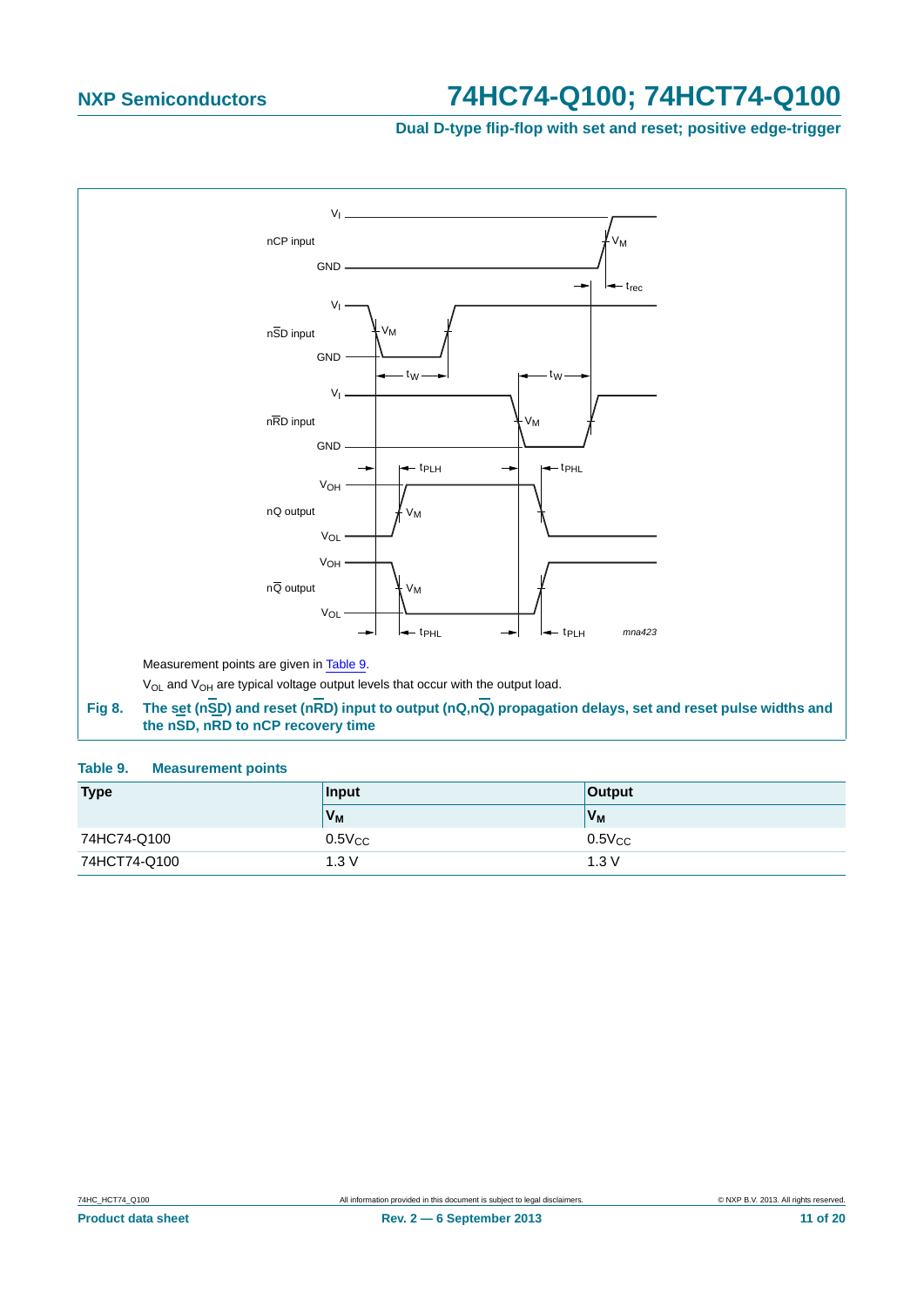## **Dual D-type flip-flop with set and reset; positive edge-trigger**



#### <span id="page-11-1"></span><span id="page-11-0"></span>**Table 10. Test data**

| <b>Type</b>  | Input |                                   | Load                |              | <b>Test</b>                         |
|--------------|-------|-----------------------------------|---------------------|--------------|-------------------------------------|
|              |       | ∣ t <sub>r</sub> , t <sub>f</sub> | ${}^{\dagger}C_{L}$ | $R_L$        |                                     |
| 74HC74-Q100  | Vcc   | 6 ns                              | 15 pF, 50 pF        | 1 k $\Omega$ | $t_{\text{PLH}}$ , $t_{\text{PHL}}$ |
| 74HCT74-Q100 | 3 V   | 6 ns                              | 15 pF, 50 pF        | 1 k $\Omega$ | t <sub>PLH</sub> , t <sub>PHL</sub> |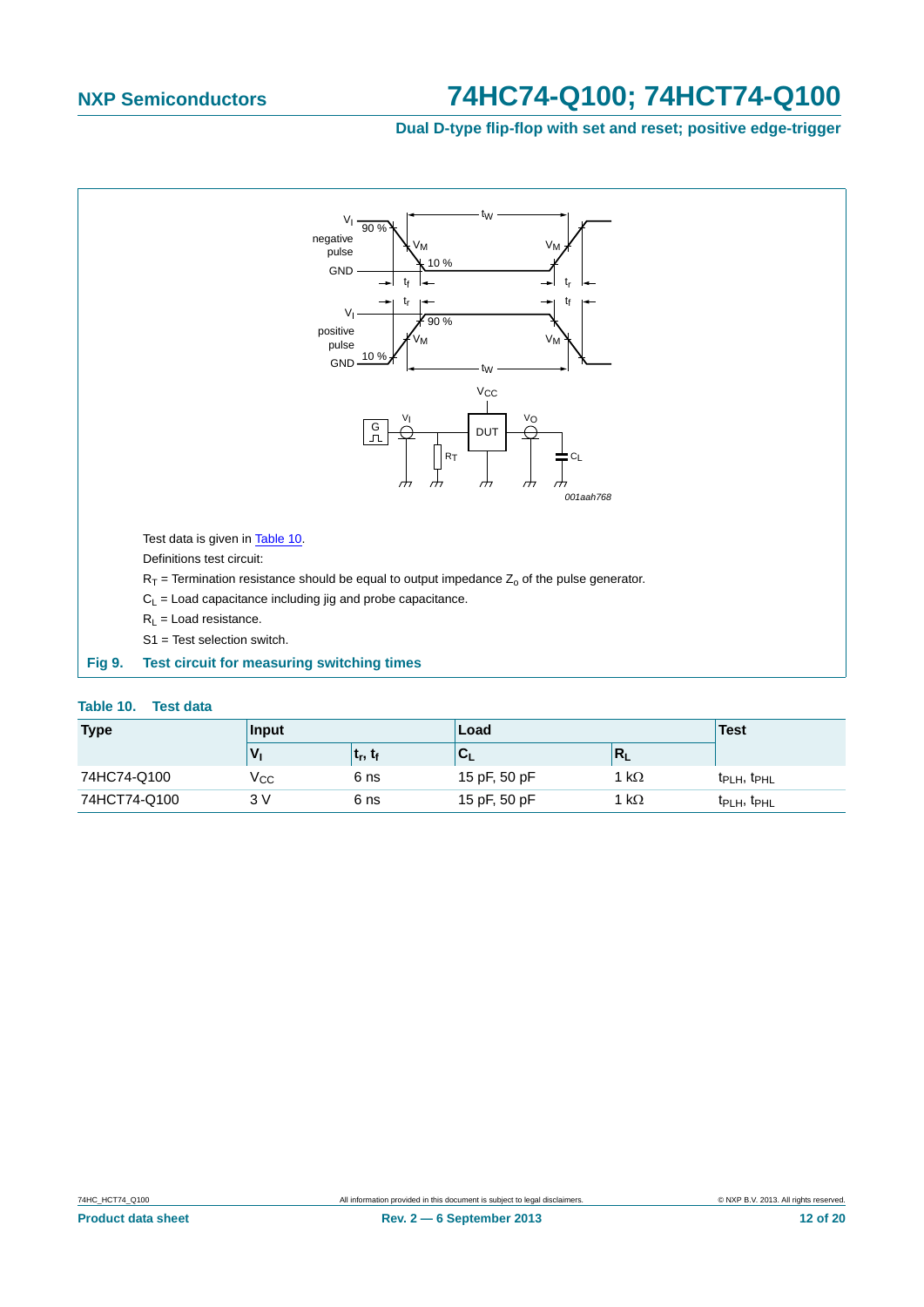**Dual D-type flip-flop with set and reset; positive edge-trigger**

## <span id="page-12-0"></span>**12. Package outline**

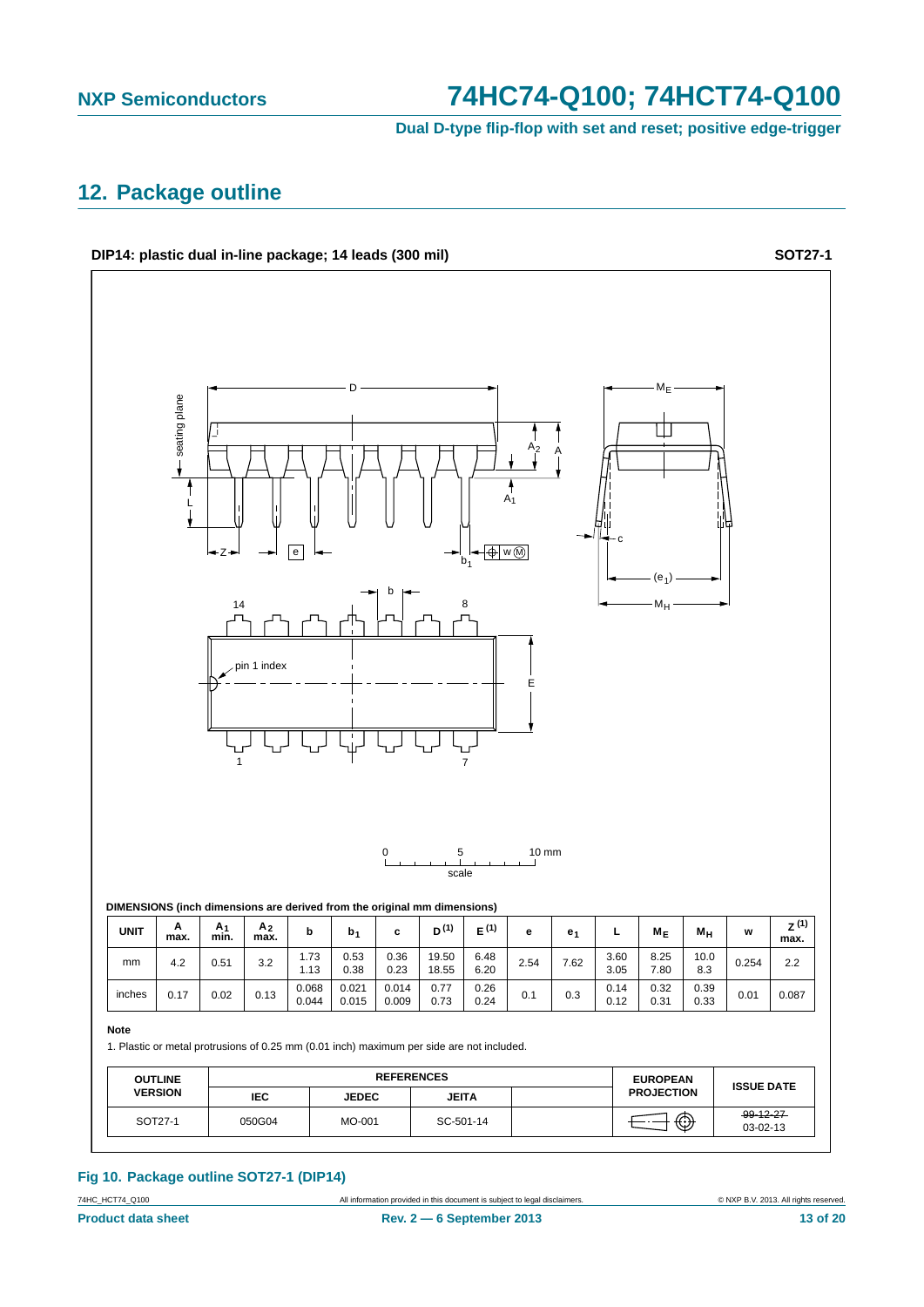**Dual D-type flip-flop with set and reset; positive edge-trigger**



### **Fig 11. Package outline SOT108-1 (SO14)**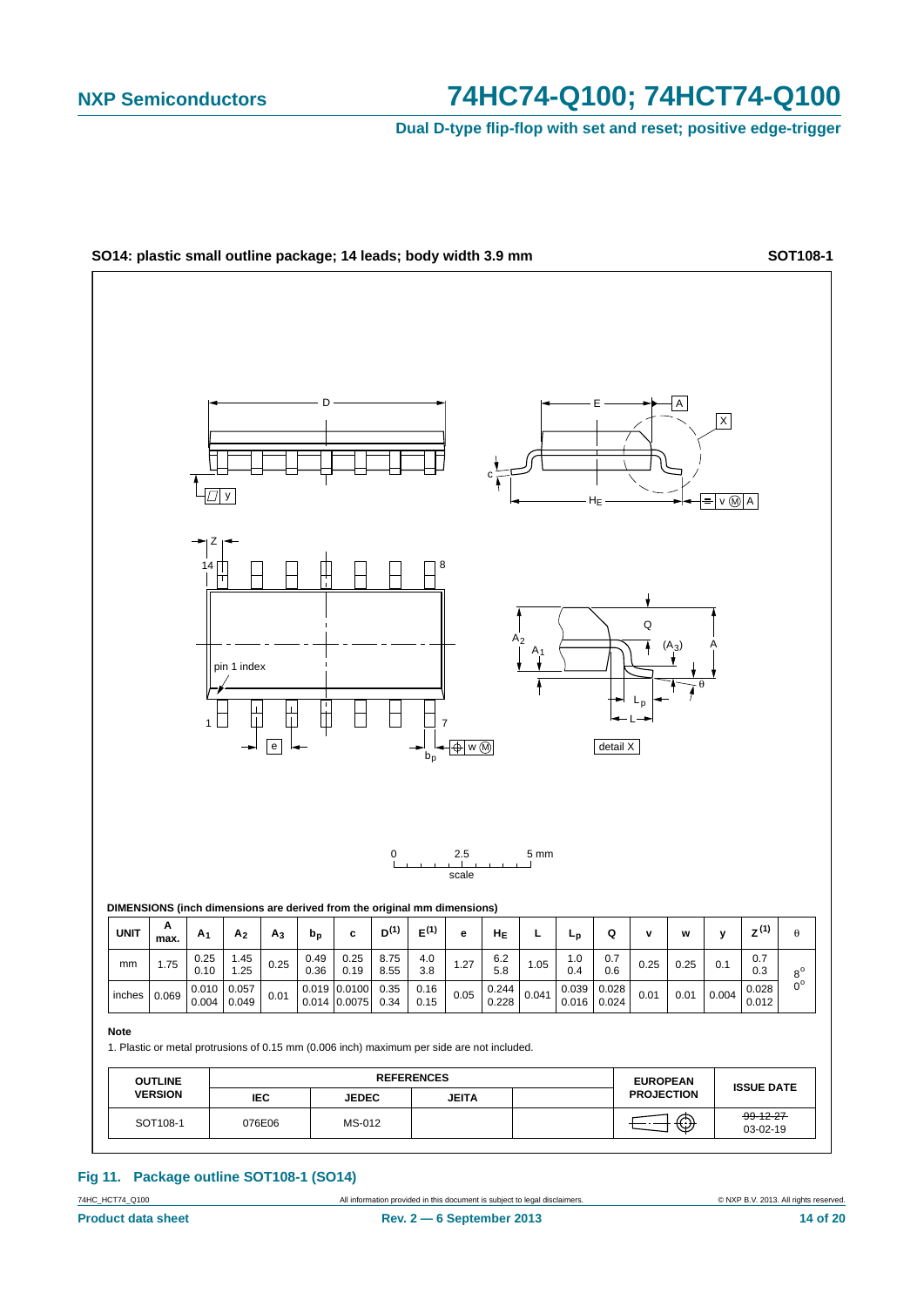**Dual D-type flip-flop with set and reset; positive edge-trigger**



#### **Fig 12. Package outline SOT402-1 (TSSOP14)**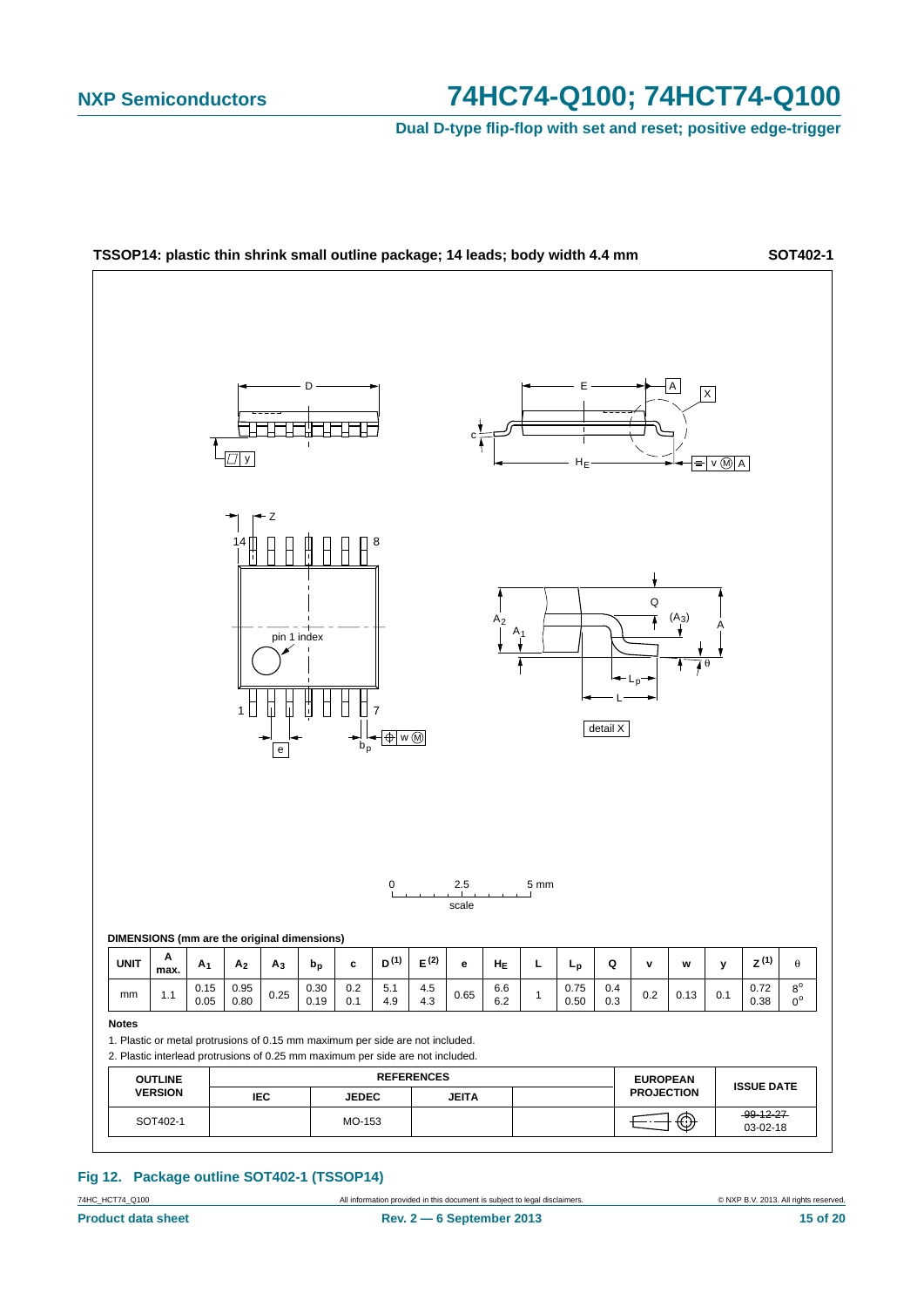**Dual D-type flip-flop with set and reset; positive edge-trigger**



**SOT762-1 DHVQFN14: plastic dual in-line compatible thermal enhanced very thin quad flat package; no leads; 14 terminals; body 2.5 x 3 x 0.85 mm**

#### **Fig 13. Package outline SOT762-1 (DHVQFN14)**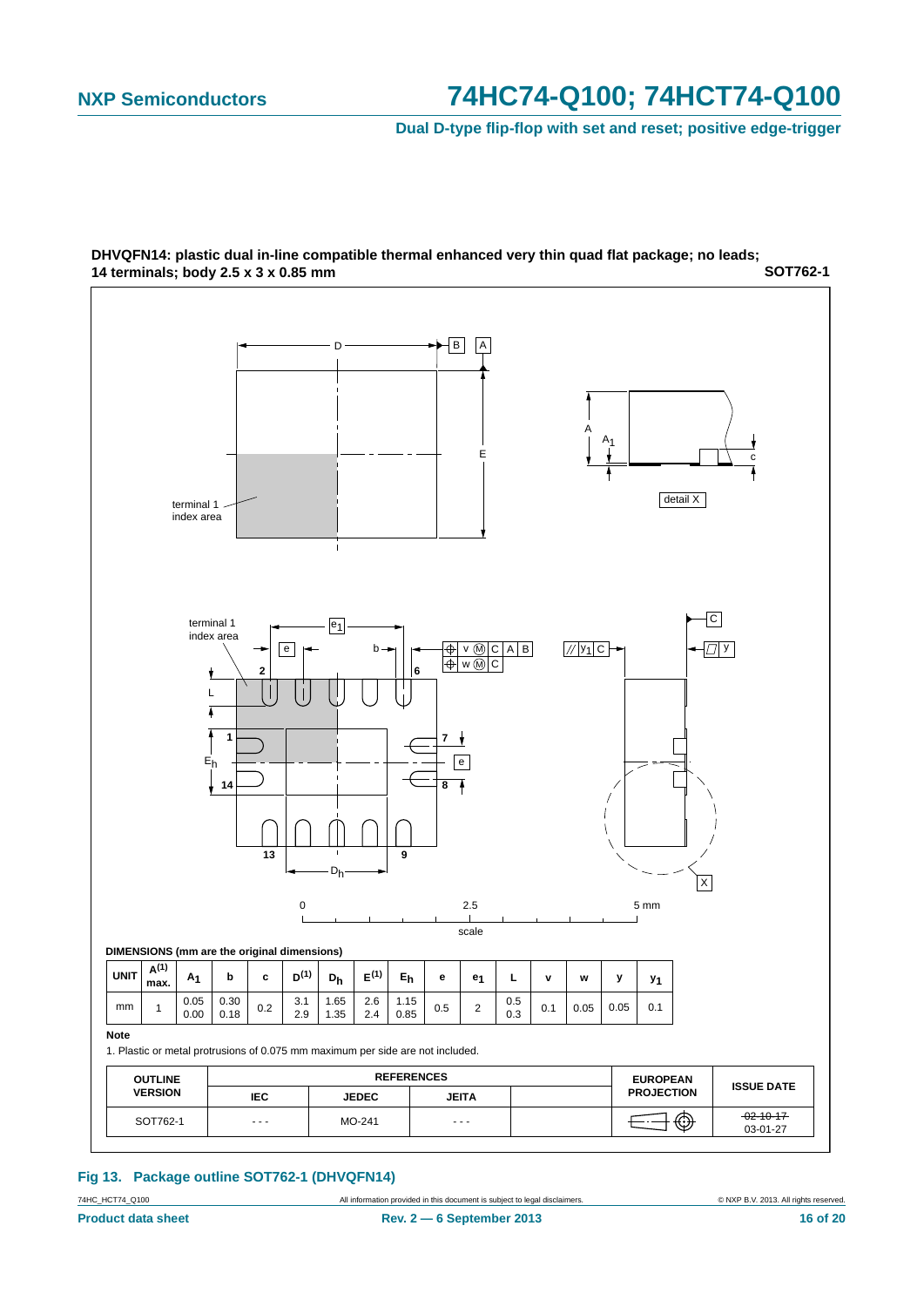**Dual D-type flip-flop with set and reset; positive edge-trigger**

## <span id="page-16-0"></span>**13. Abbreviations**

| Table 11.   | <b>Abbreviations</b>                    |
|-------------|-----------------------------------------|
| Acronym     | <b>Description</b>                      |
| <b>CMOS</b> | Complementary Metal Oxide Semiconductor |
| <b>ESD</b>  | ElectroStatic Discharge                 |
| <b>HBM</b>  | Human Body Model                        |
| MIL         | Military                                |
| МM          | Machine Model                           |
| <b>TTL</b>  | Transistor-Transistor Logic             |

## <span id="page-16-1"></span>**14. Revision history**

| <b>Table 12. Revision history</b> |              |                                       |                      |                          |
|-----------------------------------|--------------|---------------------------------------|----------------------|--------------------------|
| Document ID                       | Release date | Data sheet status                     | <b>Change notice</b> | <b>Supersedes</b>        |
| 74HC HCT74 Q100 v.2               | 20130906     | Product data sheet                    | ۰                    | 74HC HCT74 Q100 v.1      |
| Modifications:                    |              | $\bullet$ 74HC74N-Q100 (DIP14) added. |                      |                          |
| 74HC HCT74 Q100 v.1               | 20120807     | Product data sheet                    | -                    | $\overline{\phantom{0}}$ |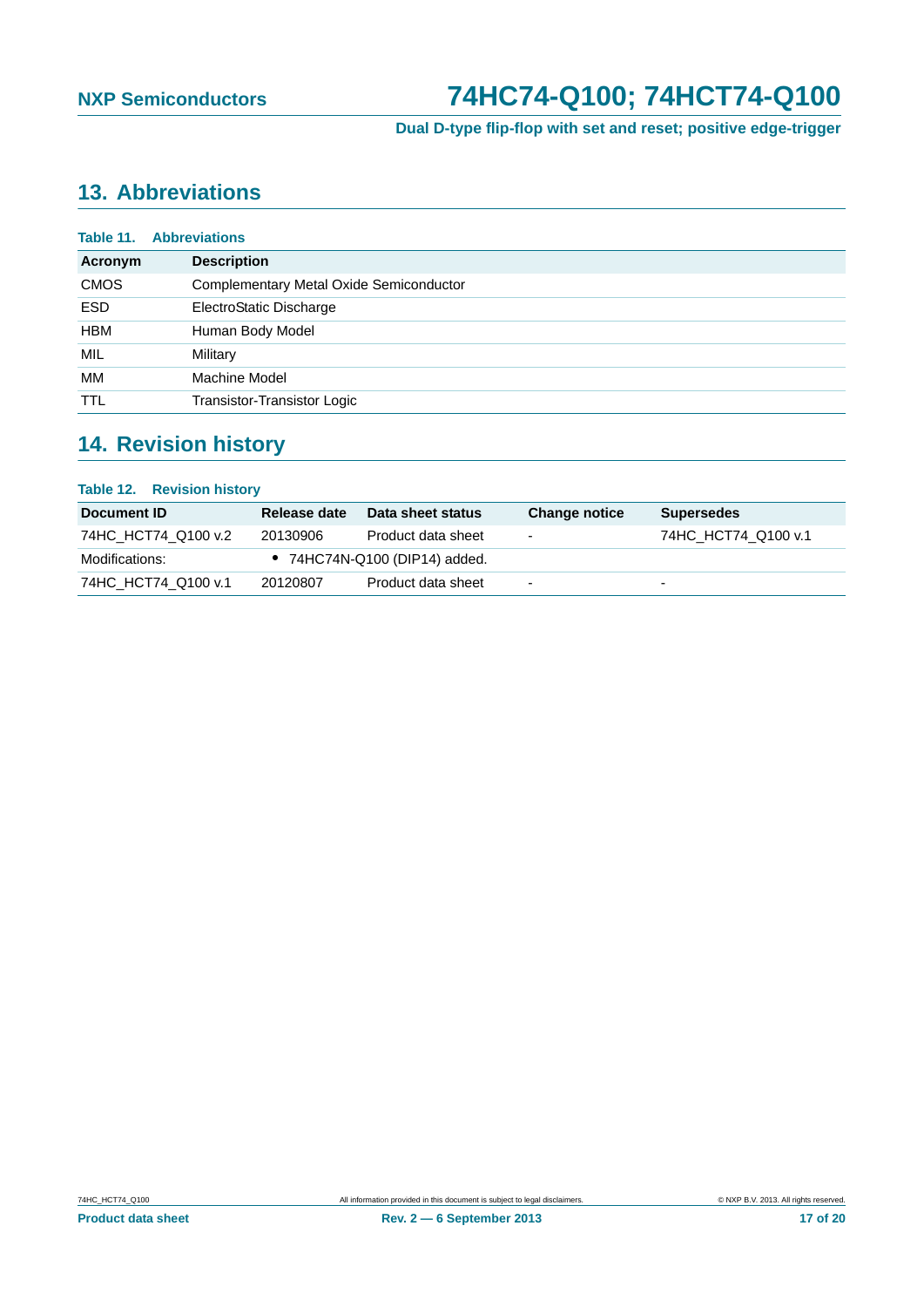**Dual D-type flip-flop with set and reset; positive edge-trigger**

## <span id="page-17-3"></span>**15. Legal information**

## <span id="page-17-4"></span>**15.1 Data sheet status**

| Document status[1][2]          | Product status <sup>[3]</sup> | <b>Definition</b>                                                                     |
|--------------------------------|-------------------------------|---------------------------------------------------------------------------------------|
| Objective [short] data sheet   | Development                   | This document contains data from the objective specification for product development. |
| Preliminary [short] data sheet | Qualification                 | This document contains data from the preliminary specification.                       |
| Product [short] data sheet     | Production                    | This document contains the product specification.                                     |

<span id="page-17-0"></span>[1] Please consult the most recently issued document before initiating or completing a design.

<span id="page-17-1"></span>[2] The term 'short data sheet' is explained in section "Definitions"

<span id="page-17-2"></span>[3] The product status of device(s) described in this document may have changed since this document was published and may differ in case of multiple devices. The latest product status<br>information is available on the Intern

## <span id="page-17-5"></span>**15.2 Definitions**

**Draft —** The document is a draft version only. The content is still under internal review and subject to formal approval, which may result in modifications or additions. NXP Semiconductors does not give any representations or warranties as to the accuracy or completeness of information included herein and shall have no liability for the consequences of use of such information.

**Short data sheet —** A short data sheet is an extract from a full data sheet with the same product type number(s) and title. A short data sheet is intended for quick reference only and should not be relied upon to contain detailed and full information. For detailed and full information see the relevant full data sheet, which is available on request via the local NXP Semiconductors sales office. In case of any inconsistency or conflict with the short data sheet, the full data sheet shall prevail.

**Product specification —** The information and data provided in a Product data sheet shall define the specification of the product as agreed between NXP Semiconductors and its customer, unless NXP Semiconductors and customer have explicitly agreed otherwise in writing. In no event however, shall an agreement be valid in which the NXP Semiconductors product is deemed to offer functions and qualities beyond those described in the Product data sheet.

## <span id="page-17-6"></span>**15.3 Disclaimers**

**Limited warranty and liability —** Information in this document is believed to be accurate and reliable. However, NXP Semiconductors does not give any representations or warranties, expressed or implied, as to the accuracy or completeness of such information and shall have no liability for the consequences of use of such information. NXP Semiconductors takes no responsibility for the content in this document if provided by an information source outside of NXP Semiconductors.

In no event shall NXP Semiconductors be liable for any indirect, incidental, punitive, special or consequential damages (including - without limitation - lost profits, lost savings, business interruption, costs related to the removal or replacement of any products or rework charges) whether or not such damages are based on tort (including negligence), warranty, breach of contract or any other legal theory.

Notwithstanding any damages that customer might incur for any reason whatsoever, NXP Semiconductors' aggregate and cumulative liability towards customer for the products described herein shall be limited in accordance with the *Terms and conditions of commercial sale* of NXP Semiconductors.

**Right to make changes —** NXP Semiconductors reserves the right to make changes to information published in this document, including without limitation specifications and product descriptions, at any time and without notice. This document supersedes and replaces all information supplied prior to the publication hereof.

#### **Suitability for use in automotive applications —** This NXP

Semiconductors product has been qualified for use in automotive applications. Unless otherwise agreed in writing, the product is not designed, authorized or warranted to be suitable for use in life support, life-critical or safety-critical systems or equipment, nor in applications where failure or malfunction of an NXP Semiconductors product can reasonably be expected to result in personal injury, death or severe property or environmental damage. NXP Semiconductors and its suppliers accept no liability for inclusion and/or use of NXP Semiconductors products in such equipment or applications and therefore such inclusion and/or use is at the customer's own risk.

**Applications —** Applications that are described herein for any of these products are for illustrative purposes only. NXP Semiconductors makes no representation or warranty that such applications will be suitable for the specified use without further testing or modification.

Customers are responsible for the design and operation of their applications and products using NXP Semiconductors products, and NXP Semiconductors accepts no liability for any assistance with applications or customer product design. It is customer's sole responsibility to determine whether the NXP Semiconductors product is suitable and fit for the customer's applications and products planned, as well as for the planned application and use of customer's third party customer(s). Customers should provide appropriate design and operating safeguards to minimize the risks associated with their applications and products.

NXP Semiconductors does not accept any liability related to any default, damage, costs or problem which is based on any weakness or default in the customer's applications or products, or the application or use by customer's third party customer(s). Customer is responsible for doing all necessary testing for the customer's applications and products using NXP Semiconductors products in order to avoid a default of the applications and the products or of the application or use by customer's third party customer(s). NXP does not accept any liability in this respect.

**Limiting values —** Stress above one or more limiting values (as defined in the Absolute Maximum Ratings System of IEC 60134) will cause permanent damage to the device. Limiting values are stress ratings only and (proper) operation of the device at these or any other conditions above those given in the Recommended operating conditions section (if present) or the Characteristics sections of this document is not warranted. Constant or repeated exposure to limiting values will permanently and irreversibly affect the quality and reliability of the device.

**Terms and conditions of commercial sale —** NXP Semiconductors products are sold subject to the general terms and conditions of commercial sale, as published at<http://www.nxp.com/profile/terms>, unless otherwise agreed in a valid written individual agreement. In case an individual agreement is concluded only the terms and conditions of the respective agreement shall apply. NXP Semiconductors hereby expressly objects to applying the customer's general terms and conditions with regard to the purchase of NXP Semiconductors products by customer.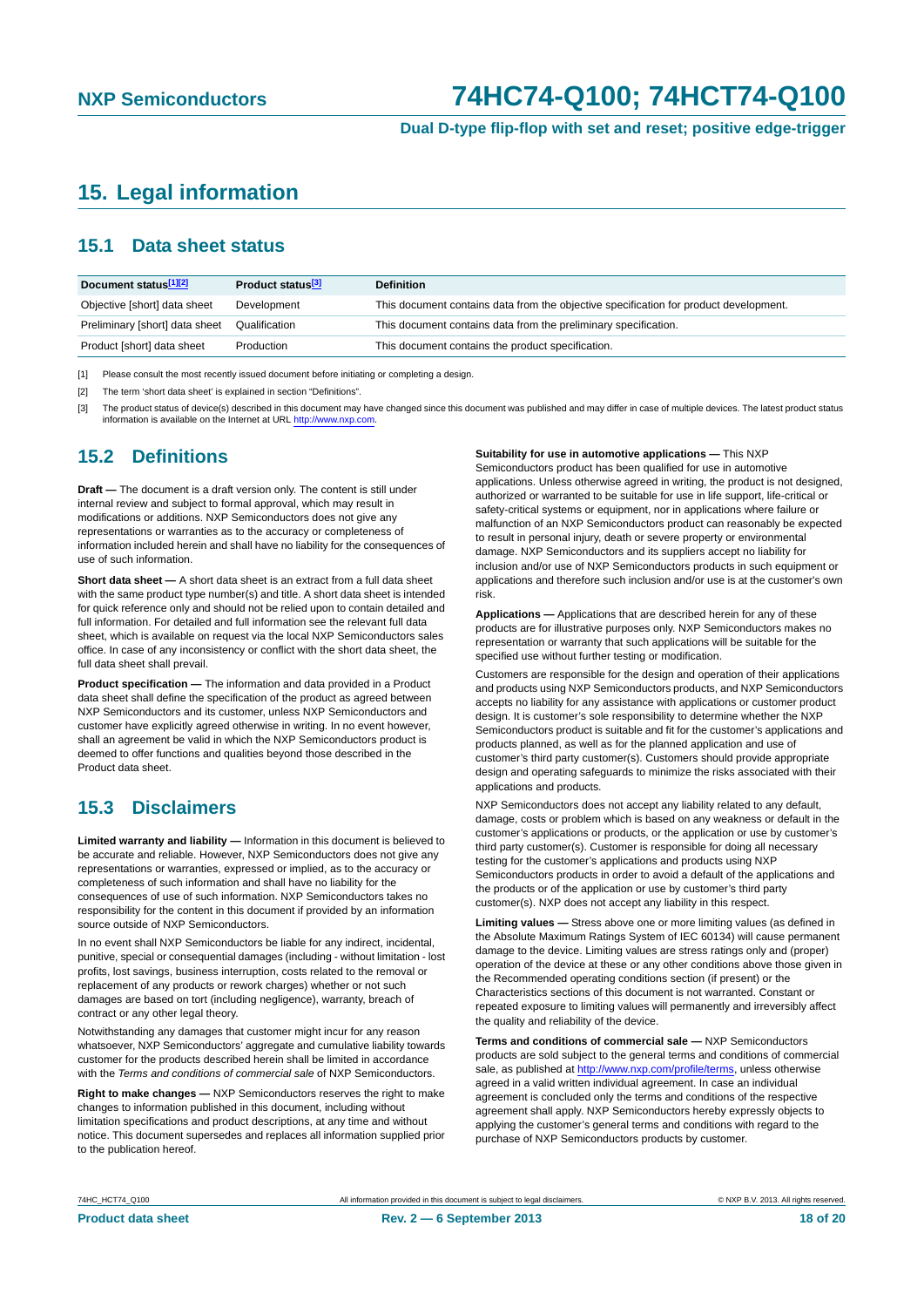### **Dual D-type flip-flop with set and reset; positive edge-trigger**

**No offer to sell or license —** Nothing in this document may be interpreted or construed as an offer to sell products that is open for acceptance or the grant, conveyance or implication of any license under any copyrights, patents or other industrial or intellectual property rights.

**Export control —** This document as well as the item(s) described herein may be subject to export control regulations. Export might require a prior authorization from competent authorities.

**Translations —** A non-English (translated) version of a document is for reference only. The English version shall prevail in case of any discrepancy between the translated and English versions.

## <span id="page-18-0"></span>**15.4 Trademarks**

Notice: All referenced brands, product names, service names and trademarks are the property of their respective owners.

## <span id="page-18-1"></span>**16. Contact information**

For more information, please visit: **http://www.nxp.com**

For sales office addresses, please send an email to: **salesaddresses@nxp.com**